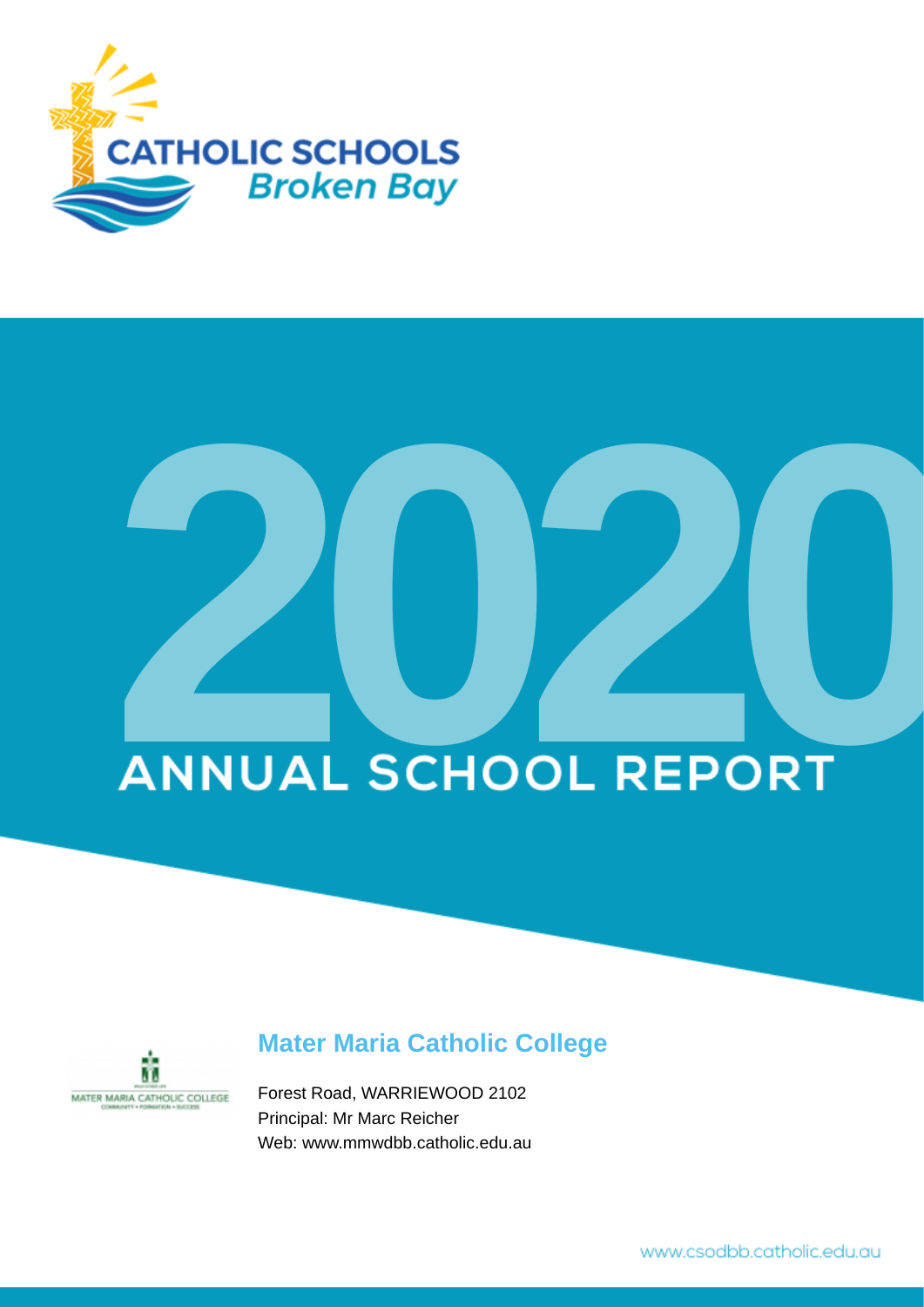# **About this report**

Mater Maria Catholic College (the 'College') is registered by the NSW Education Standards Authority (NESA) and managed by Catholic Schools Broken Bay (CSBB). CSBB as the 'approved authority' for the diocesan registration system formed under Section 39 of the NSW Education Act (1990), is responsible for monitoring the compliance of member schools in the manner that has been approved by the Minister of Education.

The Annual School Report (the 'Report') demonstrates accountability to regulatory bodies and CSBB. Additionally, the Report complements and is supplementary to other forms of regular communication to the College community regarding initiatives, activities and programs which support the learning and wellbeing of its students.

The Report provides parents and the wider community with fair, reliable and objective information about educational and financial performance measures as well as College and system policies. This information includes summary contextual data, an overview of student performance in state and national assessments, a description of the achievement of priorities in the previous year and areas for improvement. Detailed information about the College's improvement journey is documented in the School Improvement Plan (SIP) which is developed, implemented and evaluated in consultation with key stakeholders.

Further information about the contents of this Report may be obtained by contacting the College directly or by visiting the College's website. Information can be also be obtained from the [My School website.](https://www.myschool.edu.au/)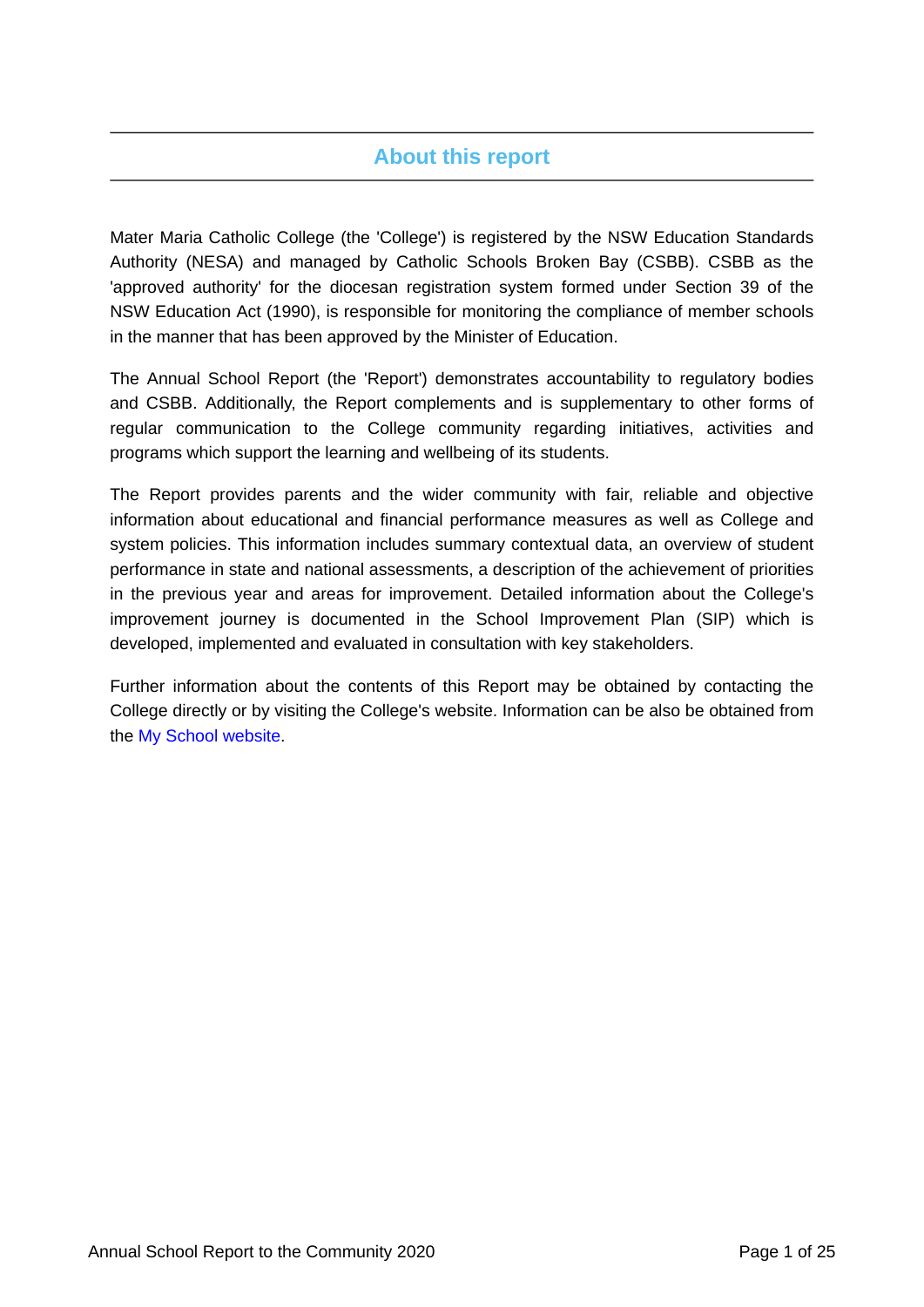## **Message from key groups in our community**

## **Principal's Message**

At Mater Maria Catholic College, we are blessed to have a supportive community who are committed to fulfilling the College mission statement. We are inspired by the teachings of Jesus Christ, therefore we:

- Encourage a sense of community
- Promote Gospel values
- Nurture the human spirit
- Develop a welcoming, peaceful environment
- Provide opportunities for the realisation of potential
- Celebrate the uniqueness of the individual
- Educate for life

In 2020, we entered into the first year of our three-year school improvement plan that challenged our students to, contribute to our prayerful community by taking responsibility for the stewardship of God's creation, grow as motivated and engaged learners and support positive mental health and wellbeing for themselves and others.

The impacts of the management strategies of the COVID-19 pandemic set all schools a significant challenge throughout 2020. The constant changes to routines and the normal ways of learning, teaching, supporting, celebrating and communicating required a strong, agile, supportive community. We are pleased to report that we successfully supported our community with compassion through these challenging times with creative problem solving, innovation, resourcefulness and learning many new skills.

Throughout the year, each member of our community was invited to be a steward of our natural environment. Students were encouraged to be E.P.I.C. learners by being Engaged in their learning, responding Positively to feedback, showing Independence by taking responsibility for their learning and behaviour, and finally contributing to a supportive, Connected community. The College continued to implement the BeYou program with students, staff and parents to strengthen the mental health and wellbeing of our students.

## **Parent Body Message**

The College Advisory Board is one of two advisory parent bodies committed to the mission of the school, the other being the Parents and Friends (P&F) Association. The College Advisory Board's role is to act as custodian of the faith community, its focus being the wellbeing of the whole of the College within the beliefs and values, teachings and traditions of the Church. All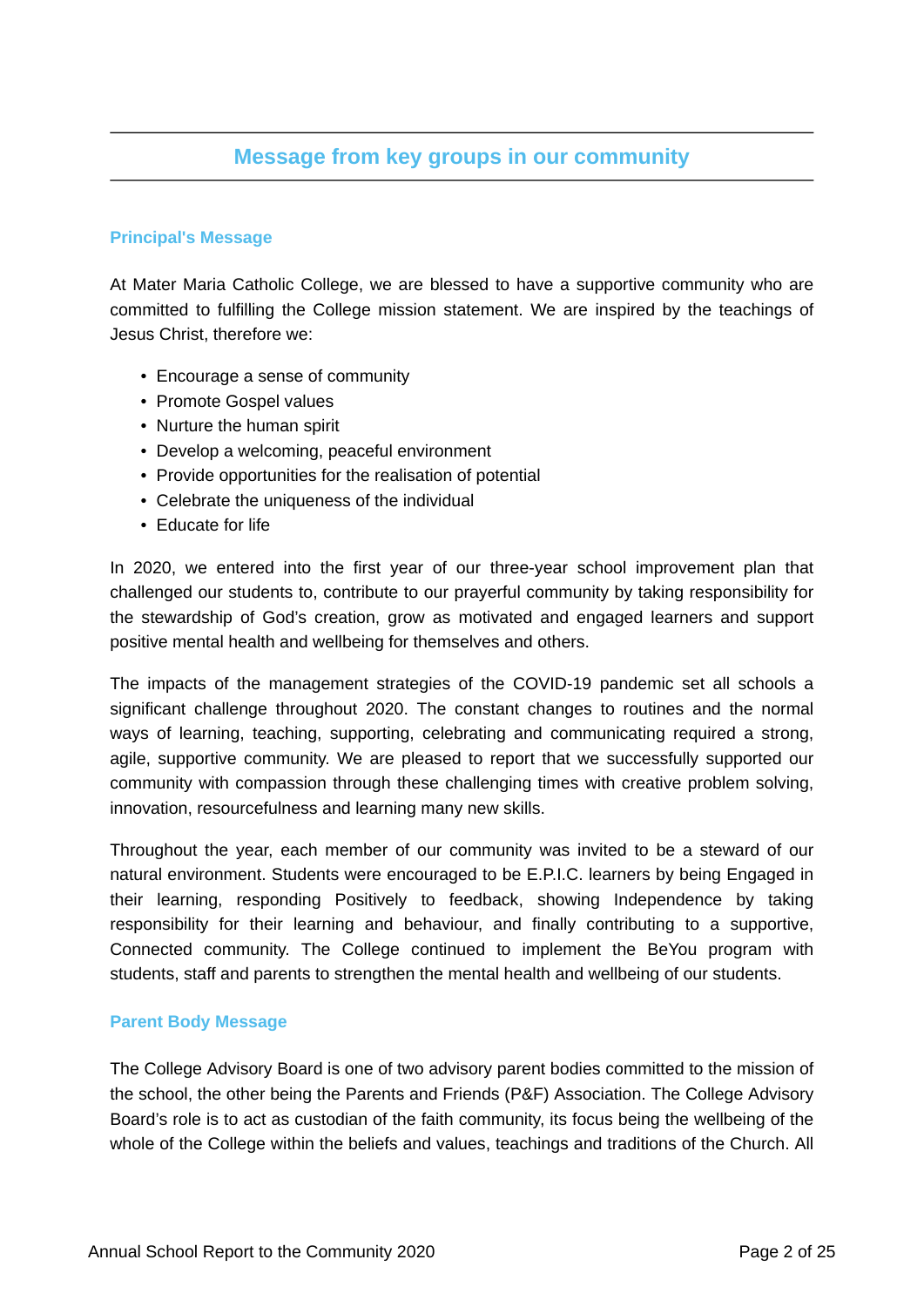parents are welcome to contribute to the P&F and provide guidance and feedback on school improvement initiatives.

In 2020, each member of the community was invited to be stewards of our natural environment and the parent body supported the College's Earthcare initiatives. Additionally, the College Advisory Board and P&F assisted in recognising the means to increase and encourage parent engagement in their children's learning and wellbeing. Many of the normal activities were impacted due to COVID restrictions however a number of P&F meetings were held online and a successful online careers evening was facilitated by volunteer parents and a careers consultant to offer guidance around post-school pathways to Year 10 students selecting their HSC courses. The P&F group provides wonderful support and care to our students through their HSC care packs and reaching out to families in need.

The invitation for parents to provide feedback is provided regularly via the College newsletter and parent satisfaction on the various aspects of the College is analyzed using the 'Tell Them From Me' survey and other data sets.

## **Student Body Message**

During 2020, College captains have led the student body along with the College prefects, house captains and Student Representative Council. Each ministry of leadership (the Arts, Community, House, Liturgy, Social Justice, Sport and Stewardship) has attempted to enrich their area of responsibility and make the College a better place. Year 12 student leaders were invited to share their faith with the student body at various events. The inclusive structure of the student representative council means that all interested students across all age groups are able to display their leadership and contribute to some wonderful initiatives to display our college values. In 2020, 173 students were involved in the student representative council.

In 2020, like all facets of life, we were impacted by COVID19 restrictions but managed to find creative ways to support the student body. There were a number of significant student-led initiatives including Peer Counseling, online assemblies and events for RUOK? Day and the National Day Against Bullying and Violence and Stress-down afternoon.

We are often consulted through action groups of the SRC, this included taking part in designing the College uniform, reviewing the student recognition system and revamping the House Cup system for 2021. All students were given the opportunity to complete the 'Tell them From Me' survey and the College Wellbeing survey.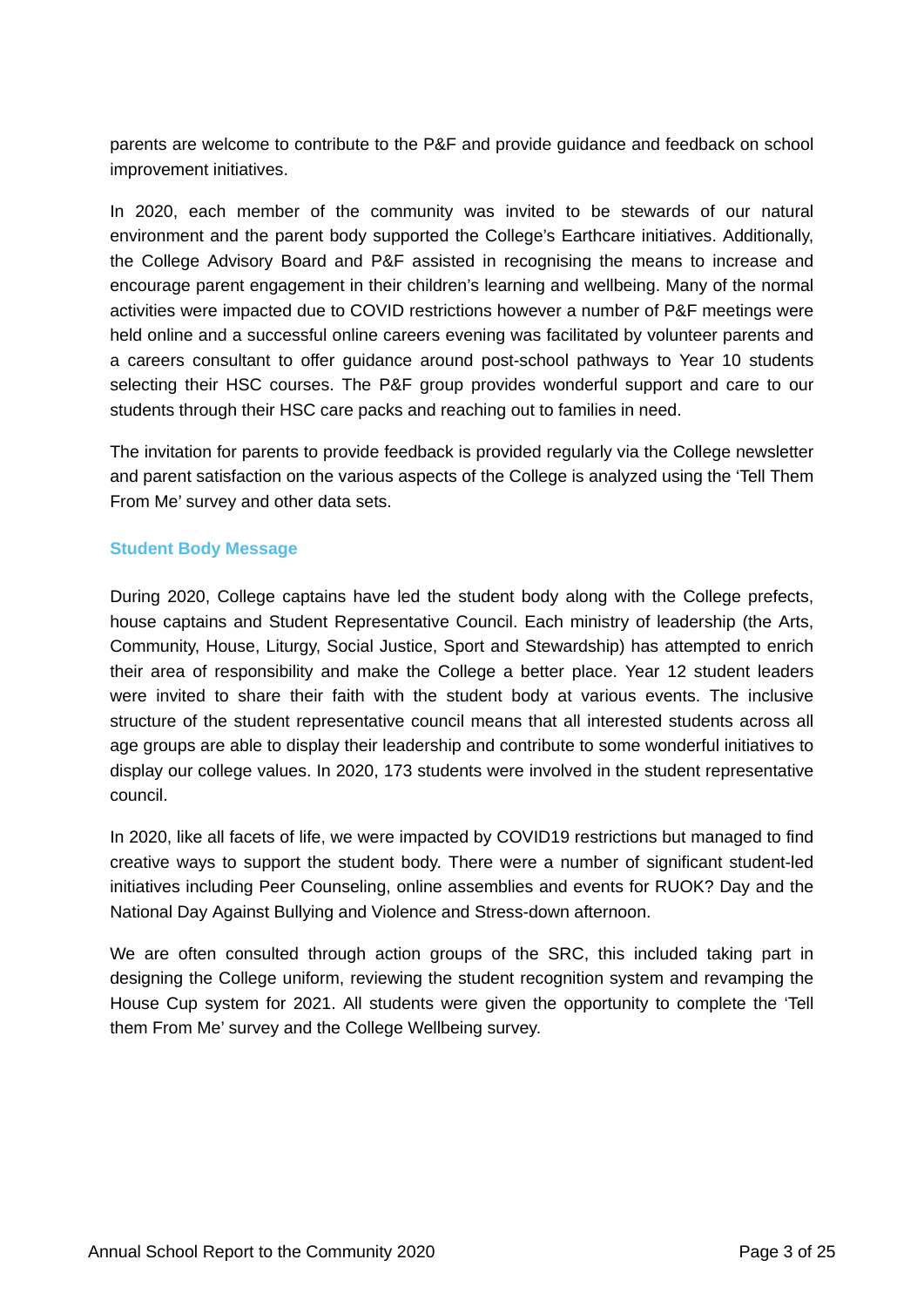# **School Features**

Mater Maria Catholic College is a co-educational systemic school, Years 7 to 12, located in the tranquil bush setting in Warriewood Valley.

The College provides young people with an excellent educational experience focused on deep learning, positive support networks and an infinite array of opportunities grounded in our shared College values of community, hospitality, justice, spirituality and stewardship.

In the tradition of the Sisters of the Good Samaritan, the founding religious order of the College, our students are called to be neighbours to all, to discover new ways of realising the parable of the Good Samaritan in all that they do. The Catholic tradition in which we educate at Mater Maria enables each student to make a contribution to others in unique ways. With Blessed Mary as our College patron and guide, each student is encouraged to share the gift of faith, be active in social justice campaigns and initiatives, be stewards for the world, and make a difference in the ways that matter. The College enjoys a wonderful relationship with the Catholic parishes of Pittwater and the Lakes.

Our facilities are modern and equipped to offer engaging and creative ways of collaborating, communicating and delivering the curriculum. The site is wirelessly networked to service our Bring Your Own Device (BYOD) program. We are very excited about the completion of the new digital Benedict Learning Centre and student learning hub as well as the extensive refurbishment of the Ducker, Gilroy and Fitzmaurice buildings.

The College also has specialised learning spaces for STEM, electronics, digital learning, drama, fitness, hospitality, languages, music, science, timber, textiles and visual arts. In addition, students have the benefit of our performance and presentation auditorium, the Byrne Theatre and the Marana Complex, which is an impressive gymnasium and gathering space for College events. In the open air, the Mater Maria Oval, covered outdoor court, and cricket nets provide training grounds and pitches for a number of our sporting teams.

The College enters teams in the Broken Bay Sports Association and the Peninsula Cup. Elite sporting pathways are facilitated through the NSWCCC and College proudly sports many students onto higher sporting honours. Students can also represent the College in debating, public speaking and a variety of curriculum-specific competitions. The College also offers an extensive extracurricular program in creative and performing arts.

As the only co-educational Catholic secondary school in Sydney's northern beaches, Mater Maria Catholic College welcomes all families who are seeking a faith-based, co-educational, quality education for their sons and daughters.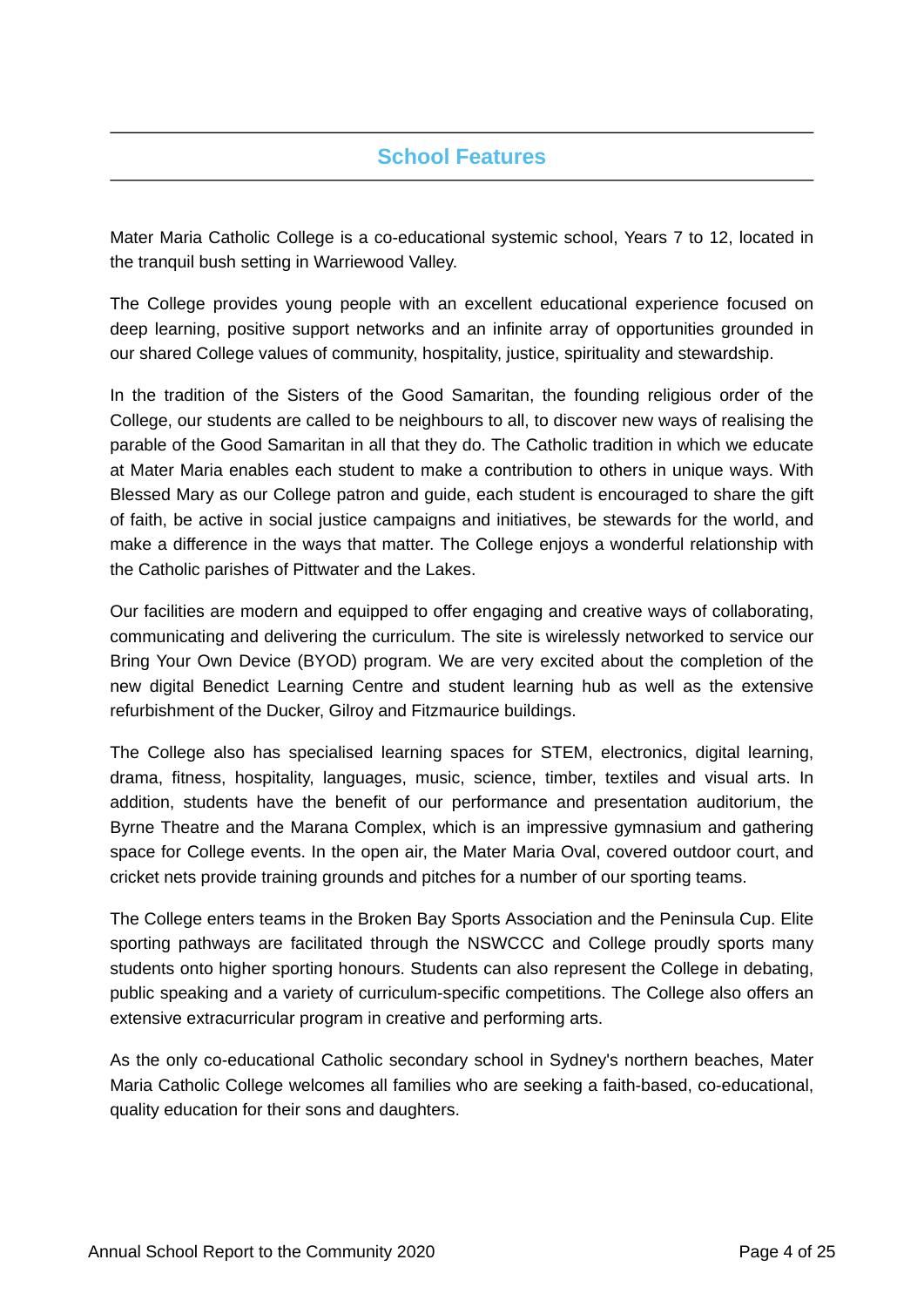# **Student Profile**

## **Student Enrolment**

Students attending the College come from a variety of backgrounds and nationalities. The following information describes the student profile for 2020. Additional information can be found on the [My School website.](https://www.myschool.edu.au/)

| <b>Girls</b> | <b>Boys</b> | LBOTE* | <b>Total Students</b> |
|--------------|-------------|--------|-----------------------|
| 514          | 500         | 171    | 1014                  |

\* Language Background Other than English

## **Enrolment Policy**

The College follows the [Enrolment Policy for Diocesan Systemic Schools](https://www.csodbb.catholic.edu.au/about/Policies). The policy encourages the local Catholic community, under the leadership of the parish priest and principal, to look upon the time of enrolment as a potential occasion for ongoing evangelisation. The policy calls upon parents to examine their present faith commitments, to develop their role as prime educators of their children in faith and to immerse themselves in the communal, liturgical, ministerial and service dimensions of the parish. Copies of this policy and other policies in this Report may be obtained from the [CSBB website](https://www.csodbb.catholic.edu.au/about/Policies) or by contacting CSBB.

## **Student Attendance Rates**

The average student attendance rate for the College in 2020 was 90.20%. Attendance rates disaggregated by Year group are shown in the following table.

| Attendance rates by Year group |       |       |       |       |                                                        |
|--------------------------------|-------|-------|-------|-------|--------------------------------------------------------|
|                                |       |       |       |       | Year 7   Year 8   Year 9   Year 10   Year 11   Year 12 |
| 91.97                          | 91.16 | 90.85 | 90.18 | 92.76 | 84.27                                                  |

## **Managing Student Non-Attendance**

In order for students to reach their full potential it is of paramount importance that they attend school regularly. While it is the parents' legal responsibility under the NSW Education Act (1990) to ensure that their children attend school regularly, our staff as part of their duty of care, monitor all absences and work in partnership with parents to support and promote the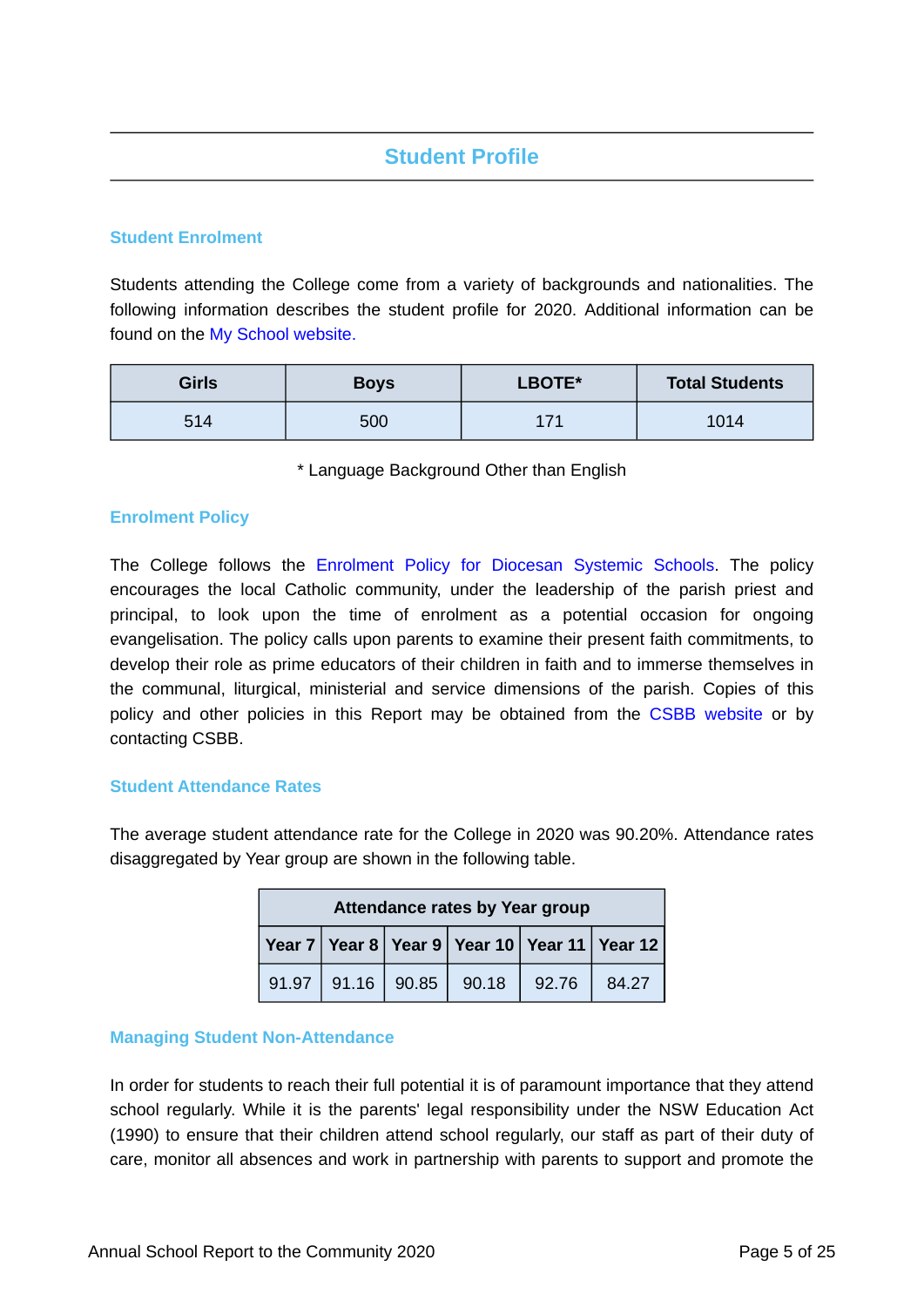regular attendance of students. In doing so, the College, under the leadership of the principal:

- provides a caring environment which fosters a sense of wellbeing and belonging in students
- maintains accurate records of student attendance
- implements policies and procedures to monitor student attendance and to address non-attendance issues as and when they arise
- communicates to parents and students, the College's expectations with regard to student attendance and the consequences of not meeting these expectations
- recognises and rewards excellent and improved student attendance.

College attendance records also contain information regarding student absences including reasons for absence and documentation to substantiate reasons for absences. Teachers are required to monitor non-attendance diligently on a student by student basis and to bring to the attention of the Principal immediately any unexplained absences, non-attendance of a chronic nature, or reasons for non-attendance that cause concern. Matters of concern are referred to the Principal, CSBB and the relevant Department of Education officer where appropriate.

Where a student is not able to attend school for a prolonged period of time due to a medical condition or illness, the College in collaboration with parents, provides resources to contribute to the student's continuum of learning where possible. CSBB monitors each College's compliance with student attendance and management of non-attendance as part of the system's School Review and Development (SRD) processes. The College's attendance monitoring procedures are based on the Procedures for the Management of Student Attendance in the Broken Bay Diocesan Schools System (password required).

## **Student Retention Rate**

Of the students who completed Year 10 in 2018, 88% completed Year 12 in 2020.

## **Senior Secondary Outcomes**

The table below sets out the percentages of students undertaking vocational training in their senior years as well as those attaining the award of Higher School Certificate (or equivalent vocational education and training qualifications).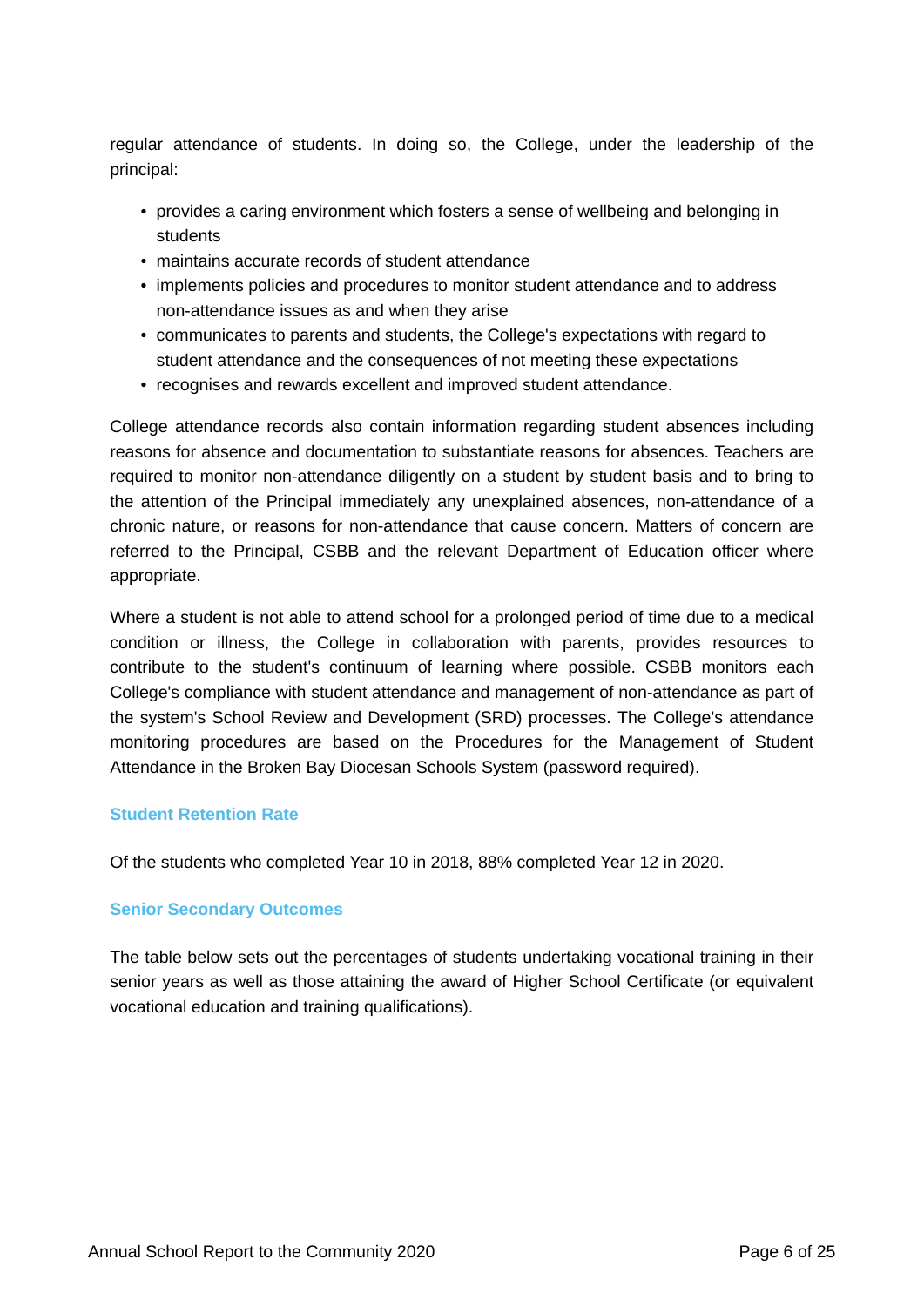| <b>Senior secondary outcomes 2020</b>                                                                                           |       |  |  |
|---------------------------------------------------------------------------------------------------------------------------------|-------|--|--|
| % of students undertaking vocational training or training in a trade during the senior<br>years of schooling                    | 16 %  |  |  |
| % of students attaining the award of Higher School Certificate or equivalent<br>vocational education and training qualification | 100 % |  |  |

## **Post School Destinations**

Each year the College collects destination data relating to the Year 12 student cohort.

Data collected from our students who leave after the compulsory leaving age (17) suggest that the unemployment rate among our past students is negligible or nil. 83% of our 2020 HSC class received offers of university places and approximately 13% of the 2020 HSC class has taken up apprenticeships.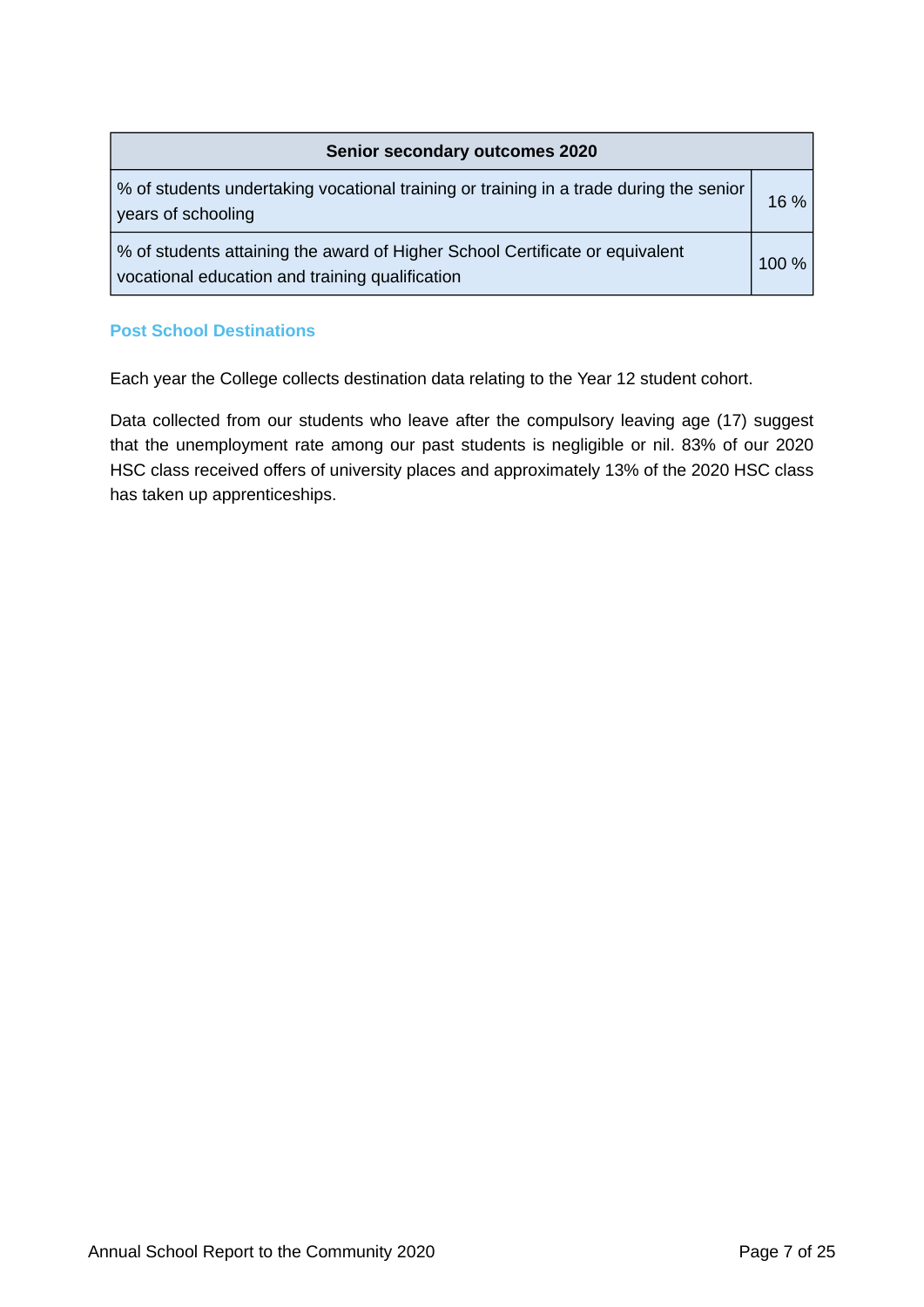# **Staffing Profile**

## **Staffing Profile**

The following information describes the staffing profile for 2020:

| Total number of staff              | 104 |
|------------------------------------|-----|
| Number of full time teaching staff | 61  |
| Number of part time teaching staff | 23  |
| Number of non-teaching staff       | 20  |

## **Total number of teaching staff by NESA category**

All teachers employed by the College are qualified to teach in NSW. Additionally, all teachers at this College who are responsible for delivering the curriculum are accredited with NESA. Effective from October 2007, the minimum qualification for a teacher in a systemic school in the Diocese of Broken Bay is a four year teaching degree.

Teachers at this College are either accredited as conditional, provisional or proficient as defined by the NSW Teacher Accreditation Act 2004. Accreditation at the levels of Highly Accomplished and Lead teacher are voluntary. The number of teachers within the Diocesan Schools System (systemic schools) at these levels is as follows:

- Proficient: 1294 teachers
- Provisional: 105 teachers
- Conditional: 1 teacher

Additionally, there are approximately 25 teachers who are currently actively engaged in the submission process at the higher levels of accreditation. Teacher status at individual schools can be sourced directly from the College.

## **Professional Learning**

The ongoing professional learning (PL) of each staff member is highly valued. PL can take many forms including whole school staff days, subject specific in-services, meetings and conferences and a range of programs provided by CSBB. The College takes responsibility for planning, implementing, evaluating and tracking staff PL. Individual staff members take responsibility for their ongoing PL. All teachers have been involved in PL opportunities during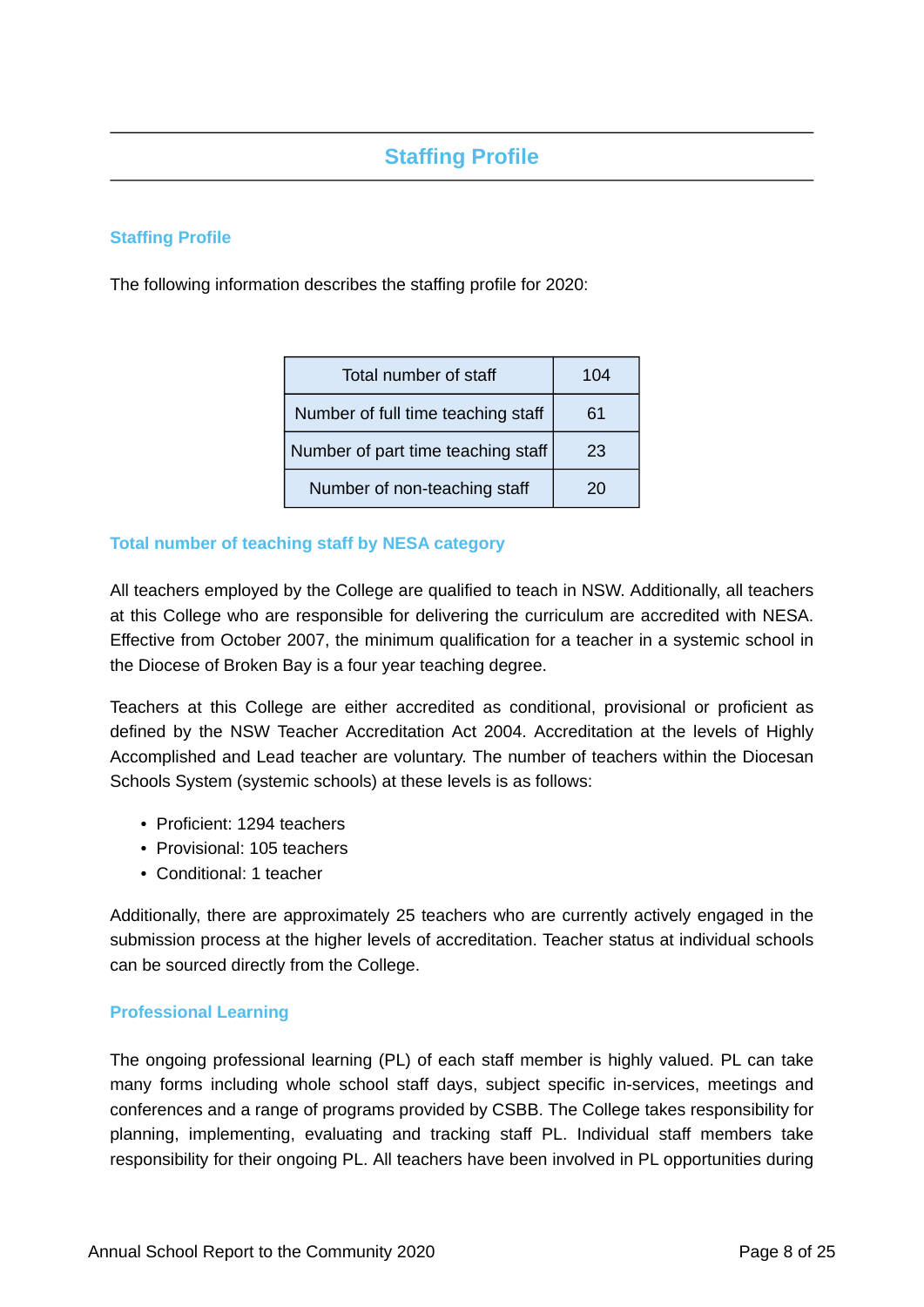the year related to improving student outcomes. The following table provides specific information relating to the focus of three of these staff development days.

## **Summary of professional learning at this school**

The major school improvement focus has been on improving student achievement through key learning area-specific literacy strategies that target literacy requirements for each subject and meet the identified needs of our students. Staff also worked through the National Consistent Collection of Data requirements for adjusting and documenting the differentiated approaches used to meet student learning needs.

With the need to develop a home-based learning system with little notice, extensive training was completed on the use of Google classroom and zoom video conferencing. The staff were also involved in the development of support structures and behaviour management for the newly developed online learning platform. Early career teachers were well supported by their mentors and the Director of Learning. All staff were involved in mandatory training on professional conduct, child protection, WHS and first aid. Finally, staff were trained in the use of the Compass School Management System.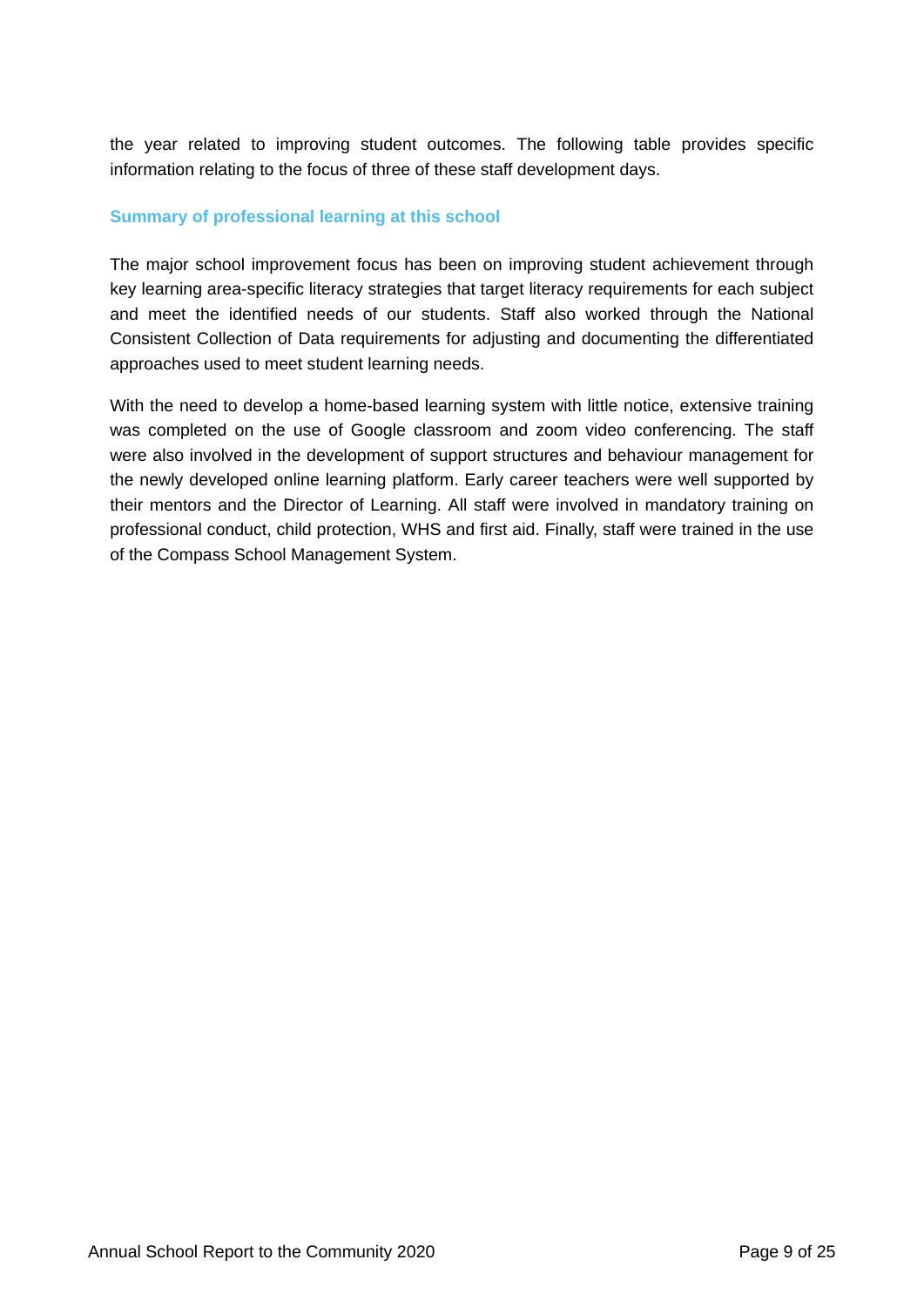# **Catholic Identity and Mission**

As a Catholic community, the College shares in the mission of the local Church. The [Diocesan Mission Statement](https://www.csodbb.catholic.edu.au/mission/Catholic-Life) is our statement of shared common purpose: "The Diocese of Broken Bay exists to evangelise, to proclaim the Good News of Jesus Christ, gathered as friends in the Lord and sent out to be missionary disciples."

In partnership with parents as the first faith educators of their children and the local parish community, the College seeks to educate and form young people in the Catholic faith. The College provides formal Religious Education as well as retreats, spirituality days and social justice opportunities in which students are invited to serve others, especially the poor and those who are marginalised.

The College's Religious Education (RE) program is based on the [Broken Bay K-12 Religious](https://www.csodbb.catholic.edu.au/mission/Religious-Education) [Education Curriculum](https://www.csodbb.catholic.edu.au/mission/Religious-Education) and aims to provide students with meaningful, engaging and challenging learning experiences that explores the rich diversity of the Catholic faith and ways in which we live it.

Faith formation opportunities are provided for students, staff, parents and caregivers. Students regularly celebrate Mass and pray together. Students are invited to participate in age appropriate sacramental and missionary activities aimed at living out their mission as disciples of Jesus.

As you arrive at Mater Maria Catholic College, you walk past a contemporary statue of Mary and child, our patron Mother Mary holding baby Jesus. Two beautifully potted Good Samaritan roses greet you at the front door. When you look at the highest point of our property, you will see our modern chapel with its stunning cross. These symbols and the many more around the College remind us of who we are and how we aspire to live our lives. Benedictine values and the Good Samaritan spirituality continue to have a strong influence over the life and mission of the College along with the surrounding parishes, the Catholic Parish of Pittwater and the Lakes Catholic Parish, which remain important partners in the faith education offered to our students.

The celebration of the Eucharist is the pinnacle of the expression of the Catholic faith and is an integral part of life at the College. Supported by our local parishes, students have an opportunity to celebrate Mass weekly in our beautiful chapel and the Mass is also celebrated to mark the beginning and end of the school year, significant feast days and the Year 12 graduation. The 57th Anniversary Mass in May was a special opportunity for the College to give thanks for the abundant blessings which have been bestowed on the community and acknowledge the Sisters of the Good Samaritan.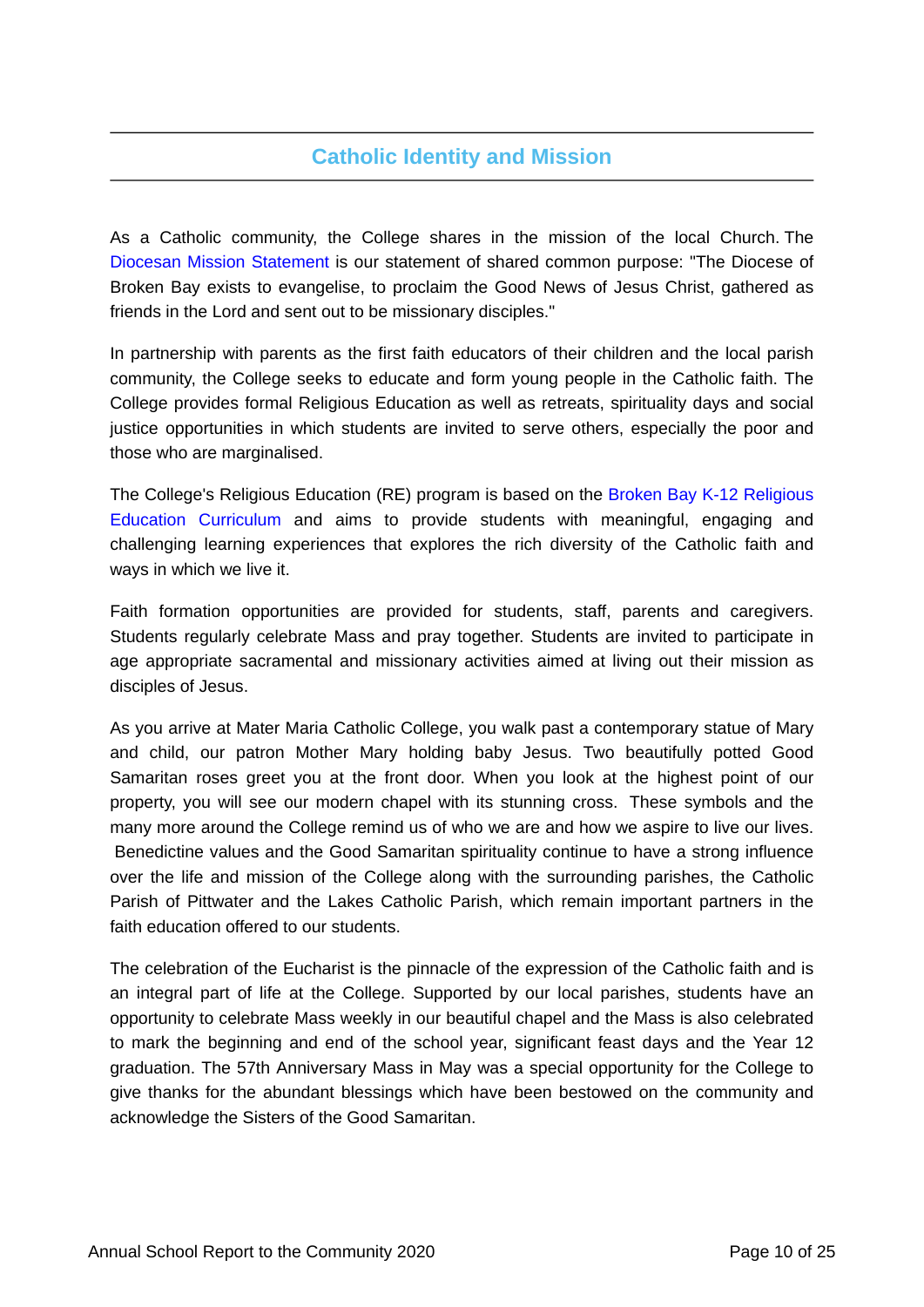During the course of 2020 the College celebrated a range of significant liturgical events on COVID safe ways. These included; Ash Wednesday, Easter liturgy, the Feast of the Assumption and the thanksgiving liturgy for our volunteers. Although we were unable to gather as a whole to celebrate Masses, prayer life was encouraged with formal prayer held regularly. It has become customary for our senior student leaders to share their faith with the community at these special events which continued in online environments. As well as connecting with local parishes, our students had the opportunity to share their faith with other young people at interfaith dialogue meetings.

2020 challenged our world in all sorts of ways and many in our local community suffered financial hardship and emotional distress dues to job losses in particular industries that many of our parents were involved with. We are pleased that we were able to offer support to all families in their time of need and that we were able to make the commitment that no student had to leave the College due to financial difficulties.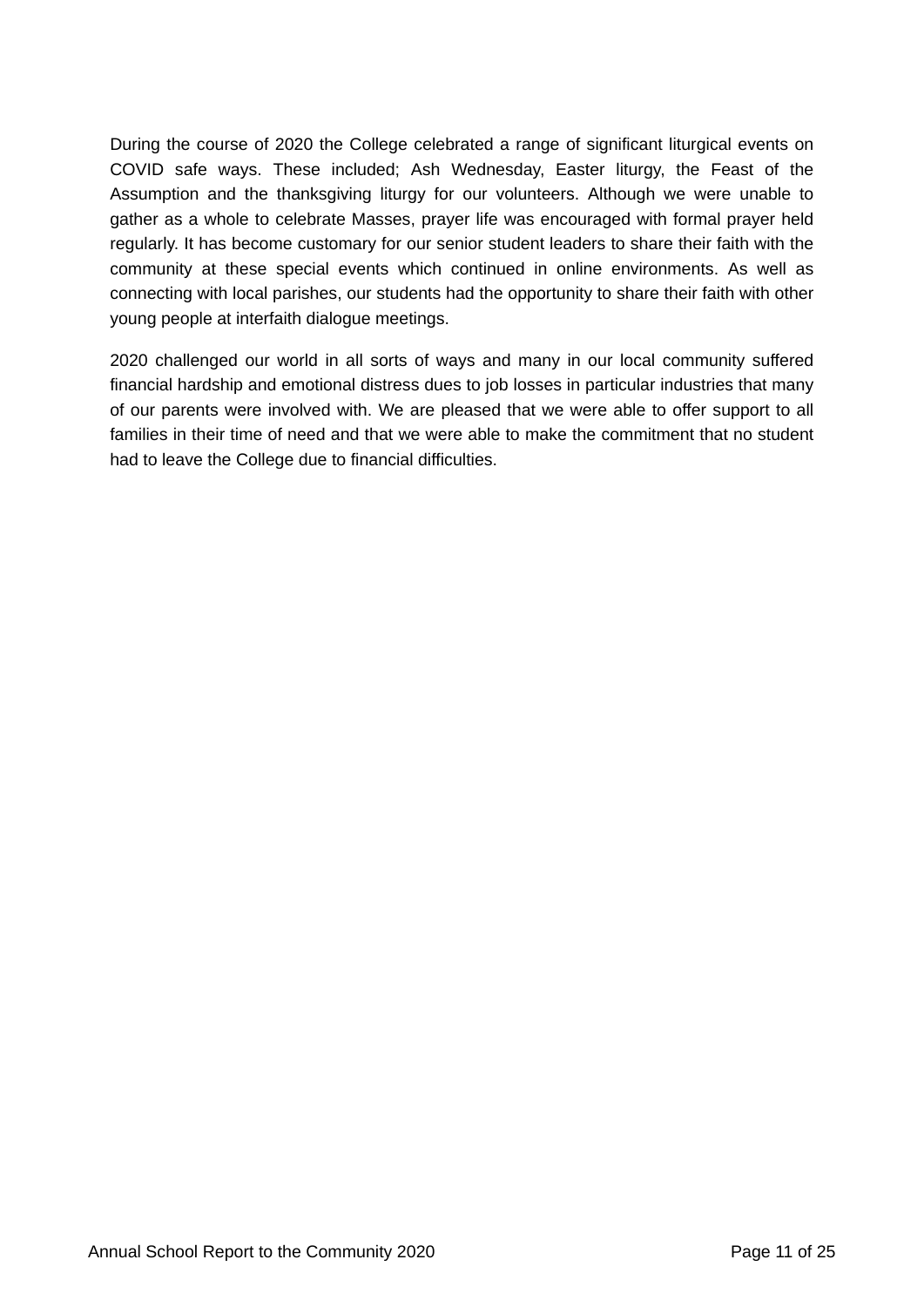## **Curriculum, Learning and Teaching**

## **Secondary Curriculum**

The College provides an educational program based on, and taught in accordance with the NSW Education Standards Authority (NESA) syllabuses for secondary education. The Key Learning Areas (KLAs) of English, Mathematics, Science, Human Society and its Environment (HSIE), Creative Arts (CA), Personal Development, Health and Physical Education (PDHPE), Languages and Technological and Applied Studies (TAS). In addition to this, the College implements the Diocesan Religious Education syllabus. Staff members are committed to continuous improvement of teaching and learning in all facets of the curriculum.

The College seeks to provide flexible learning structures in which the curriculum can be delivered to meet the needs of all students. Each student's program for learning is informed by contemporary pedagogies and a focused analysis of each student's learning data. Refining professional practice and sharing knowledge through teacher collaboration remains a critical component in realising the School's overarching goal to develop Engaged, Positive, Independent and Connected (EPIC) learners, more specifically being Engaged in quality learning; possessing a Positive attitude towards learning; displaying Independence by taking personal responsibility for our own learning and behaviour, and being Connected to all that the Catholic community has to offer.

Key Learning Area (KLA) leaders placed continued emphasis on designing academic programs around a focus issue to provide a deeper, more authentic scope for the delivery of the syllabus. The College evaluated strategies for the whole-school literacy approach with a key focus on developing more sophisticated responses by gaining a deeper understanding of concepts. Staff members were also invited to interrogate student learning data to generate questions about the literacy and numeracy strengths and areas for the development of their classes in preparation for the

2020 school year. Teachers accessed data from the effort and behaviour grades issued each school term, academic results reported each semester, NAPLAN, the ACER Progressive Achievement Tests (PAT) and General Ability Tests (AGAT).

During 2020, there have been some significant improvements in the network provided by the Catholic Schools Office which means we can now connect a variety of devices. The professional learning and delivery of home-based learning was reflected on and many of the benefits of using technology have been continued into the classroom lessons. The program has provided many opportunities to enhance student learning, organisation and creativity beyond the constraints of traditional resources as students have been immersed in a variety of innovative and engaging tasks.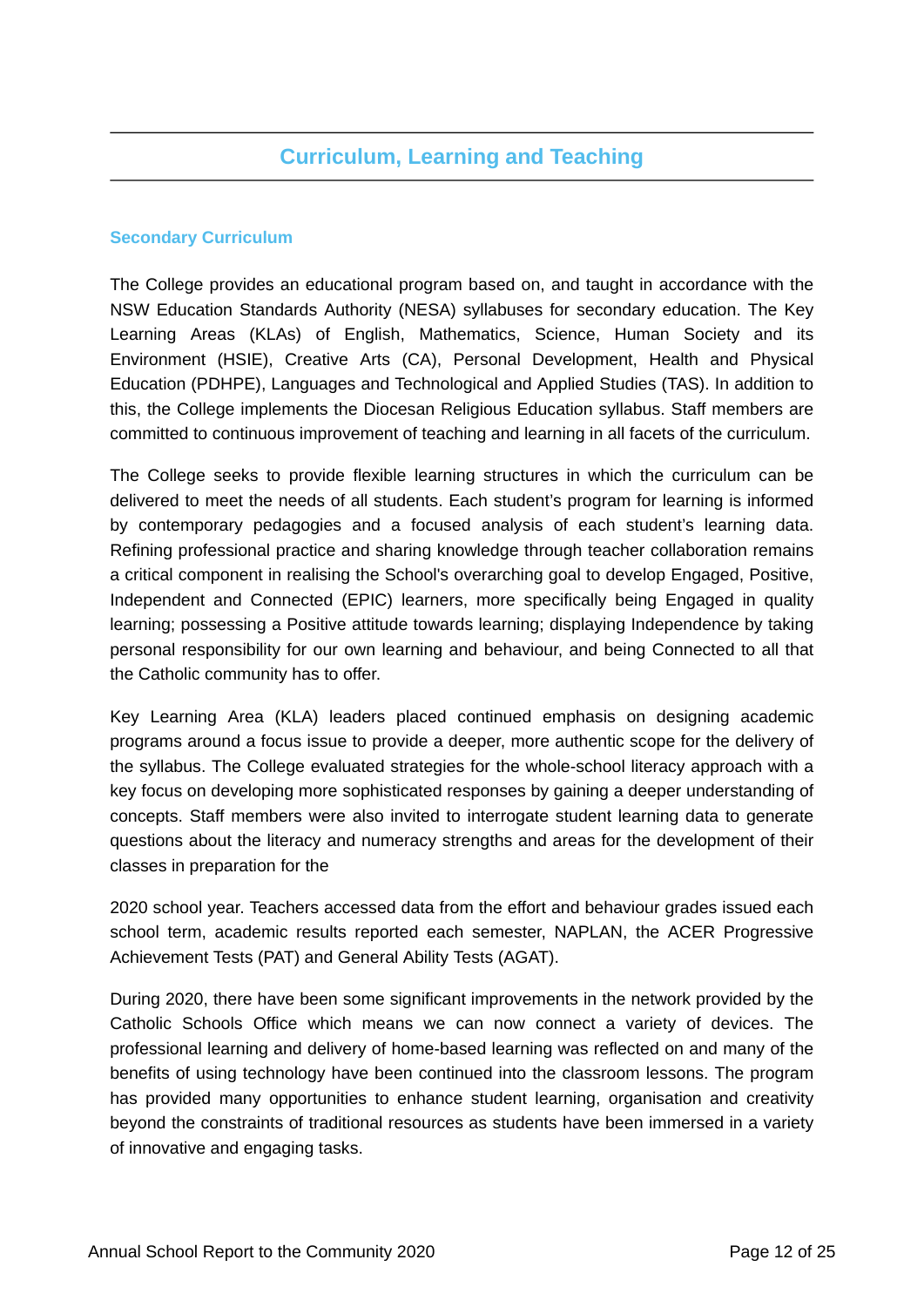In 2020, we expanded the vocational pathways offered for students by including more vocational education courses and the opportunity for students to enroll in school-based apprenticeships and traineeships. We were encouraged by the achievement and success these students found in their chosen industries and believe these offerings support our mission statement of 'educating for life' and 'providing opportunities for the realisation of potential'.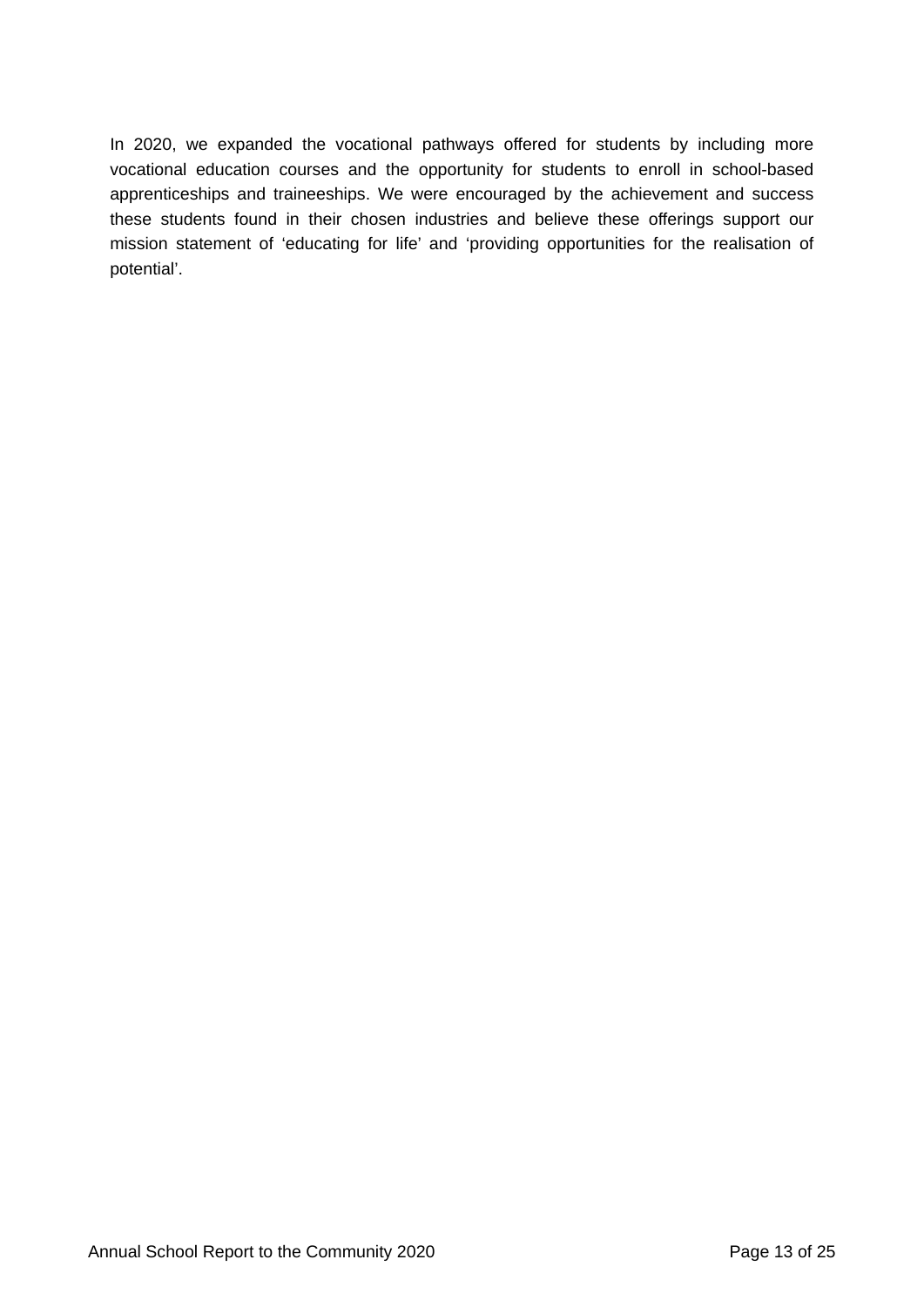## **Student Performance in Tests and Examinations**

The National Assessment Program Literacy and Numeracy (NAPLAN) is an annual assessment for students in Years 3, 5, 7 and 9. NAPLAN assessment results provide valuable information about student achievements in literacy and numeracy. An analysis of these results assists the School's planning and is used to support teaching and learning programs.

Due to the impact of Covid-19 this year, the Education Ministers agreed that NAPLAN would not proceed in 2020. This decision was taken to assist school leaders, teachers and support staff to focus on the wellbeing of students and continuity of education, including potential online and remote learning.

## **Higher School Certificate (HSC) Diocese**

The results of the College's Higher School Certificate (HSC) candidature are reported for particular subjects. The table provided shows the percentage of students who achieved in the top two bands and shows comparison with results from previous years.

NB: A number of new syllabuses were implemented in recent years which means there was a change in either subject name and/or course number. For this reason, results from previous years may appear as 0%. Some courses no longer run and therefore will show as 0%.

In 2020, the School achieved excellent HSC results with 72% of two unit results placed in the top three performance bands. All subject areas had students achieving in the highest band and there were twelve students across a range of practical subjects who had their major works nominated for the various exemplar exhibitions and events. Across the schools in our system, Mater Maria students placed first in Biology, Earth and Environmental Science, Extension Science, Design and Technology and Visual Art. We also had students who achieved an HSC whilst enrolled in a school-based apprenticeship course. The 2020 cohort had more ATAR scores over 95 than in recent years and a number of students were offered university placements through early placement schemes and scholarships. We believe these pleasing results are due to the subject-specific literacy plans, informed by a detailed analysis of previous HSC and NAPLAN results, that have been instigated in the junior school over the past few years. We also have a volunteer Years 12 mentoring program to support student wellbeing and keeping the focus of achieving individual personal best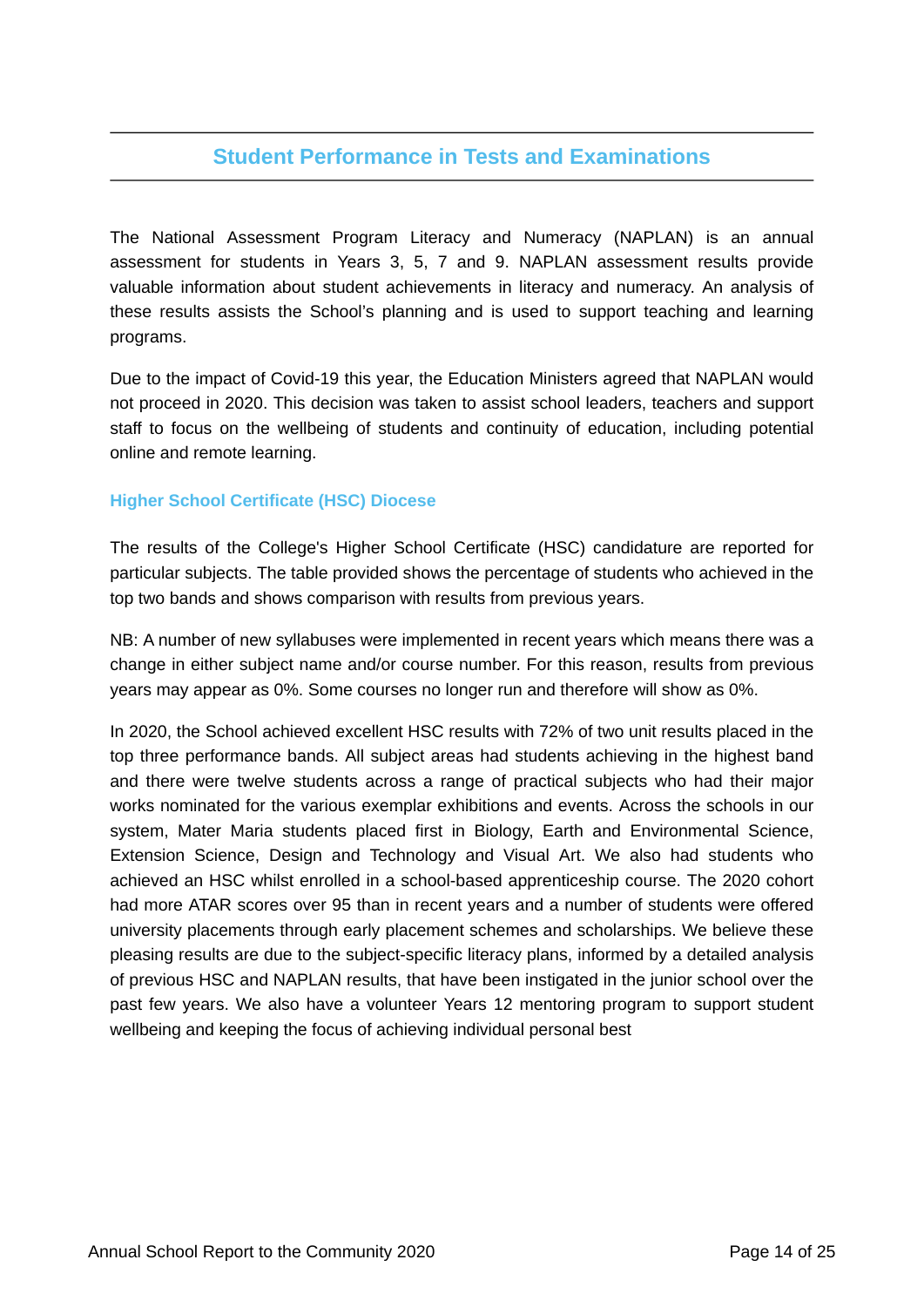|                                  | Percentage of students in the top 2 bands (Bands 5<br>and $6)$ |              |               |              |               |              |
|----------------------------------|----------------------------------------------------------------|--------------|---------------|--------------|---------------|--------------|
| <b>Higher School Certificate</b> | 2018                                                           |              | 2019          |              | 2020          |              |
|                                  | <b>School</b>                                                  | <b>State</b> | <b>School</b> | <b>State</b> | <b>School</b> | <b>State</b> |
| <b>Ancient History</b>           |                                                                | 36 %         | 83 %          | 36 %         | 62 %          | $33\%$       |
| Design and Technology            | 56 %                                                           | 47 %         | 55 %          | 47 %         | 100 %         | 47 %         |
| Earth and Environmental Science  | 18 %                                                           | 38 %         | 38 %          | 31 %         | 27 %          | 30%          |
| English (Advanced)               | 51 %                                                           | 63 %         | 58 %          | 62 %         | 60 %          | 63 %         |
| <b>Mathematics Standard 2</b>    |                                                                |              | 31 %          | 24 %         | 32 %          | 25 %         |
| Music 1                          | 88 %                                                           | 65 %         | 100 %         | 66 %         | 100 %         | 64 %         |
| <b>Visual Arts</b>               | $92\%$                                                         | 53 %         | 100 %         | 63 %         | 100 %         | 65 %         |

## **Record of School Achievement (RoSA)**

Eligible students who leave school before receiving their Higher School Certificate will receive the NSW Record of School Achievement (RoSA). The RoSA has been designed to provide grades for all Stage 5 (Year 10) and Stage 6 (Preliminary) courses completed during secondary education. In 2020, the number of students issued with a RoSA was 3.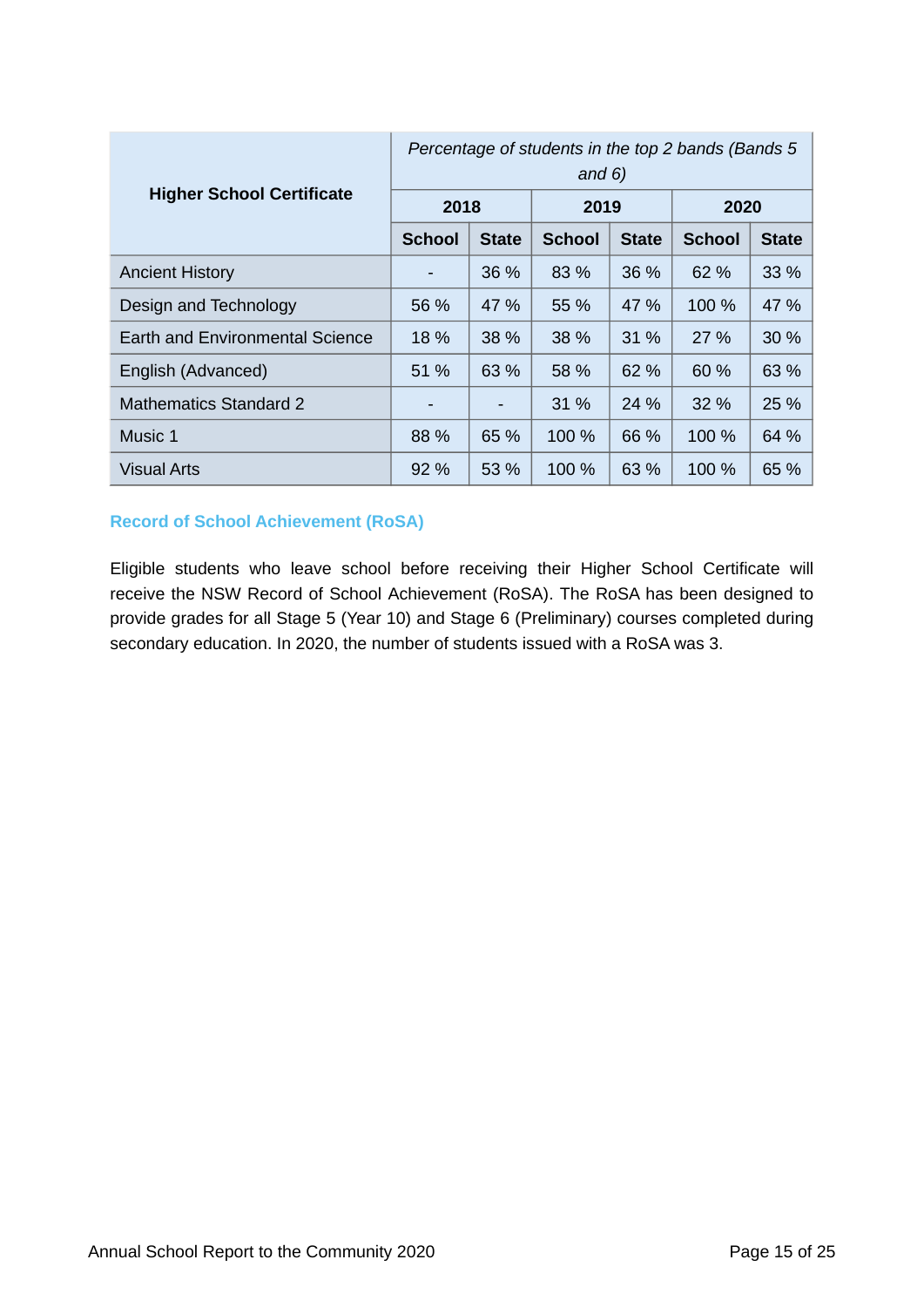## **Pastoral Care Policy**

The College's pastoral care and student wellbeing policies guidelines and procedures are informed by the [Pastoral Care Policy for Diocesan Systemic Schools.](https://www.csodbb.catholic.edu.au/about/Policies) This policy is underpinned by the guiding principles from the National Safe Schools Framework (2013) (NSSF) that represent fundamental beliefs about safe, supportive and respectful school communities. These guiding principles emphasise the importance of student safety and wellbeing as a prerequisite for effective learning in all Catholic school settings. The Pastoral Care and Wellbeing Framework for Learning for the Diocese of Broken Bay Schools System (the Framework') utilises the NSSF ensuring that diocesan systemic schools meet the objectives of the NSSF at the same time as meeting the diocesan vision for pastoral care and wellbeing. Further information about this and other related policies may be obtained from the CSBB website or by contacting CSBB. The policy was revised in 2019 to align with the [Australian Wellbeing Framework \(2018\)](https://studentwellbeinghub.edu.au/educators/framework/) for implementation in 2020.

## **Behaviour Management and Student Discipline Policy**

The College's policies and procedures for the management of student behaviour are aligned to the [Behaviour Support Policy for Diocesan Systemic Schools.](https://www.csodbb.catholic.edu.au/about/Policies) Policies operate within a context that all members of the school community share responsibility to foster, encourage and promote positive behaviour and respectful relationships. The policy aims to promote a safe and supportive learning environment to maximise teaching and learning time for all students. It supports the development of students' pro-social behaviour based on respectful relationships and clear behavioural expectations. The dignity and responsibility of each person is promoted at all times along with positive student behaviours while ensuing the respect for the rights of all students and staff. Further information about this and other related policies may be obtained from the CSBB website or by contacting CSBB. There were no changes made to this policy in 2020.

## **Anti-Bullying Policy**

The College's Anti-Bullying guidelines and procedures are based on and informed by the [Anti-Bullying Policy for Diocesan Systemic Schools](https://www.csodbb.catholic.edu.au/about/Policies) and is aligned to the Pastoral Care Policy for Diocesan Systemic Schools and other related wellbeing policies and guidelines. All students, their families and employees within Catholic education have a right to a learning and work environment that is free from intimidation, humiliation and hurt. Anti-Bullying policies support school communities to prevent, reduce and respond to bullying. Further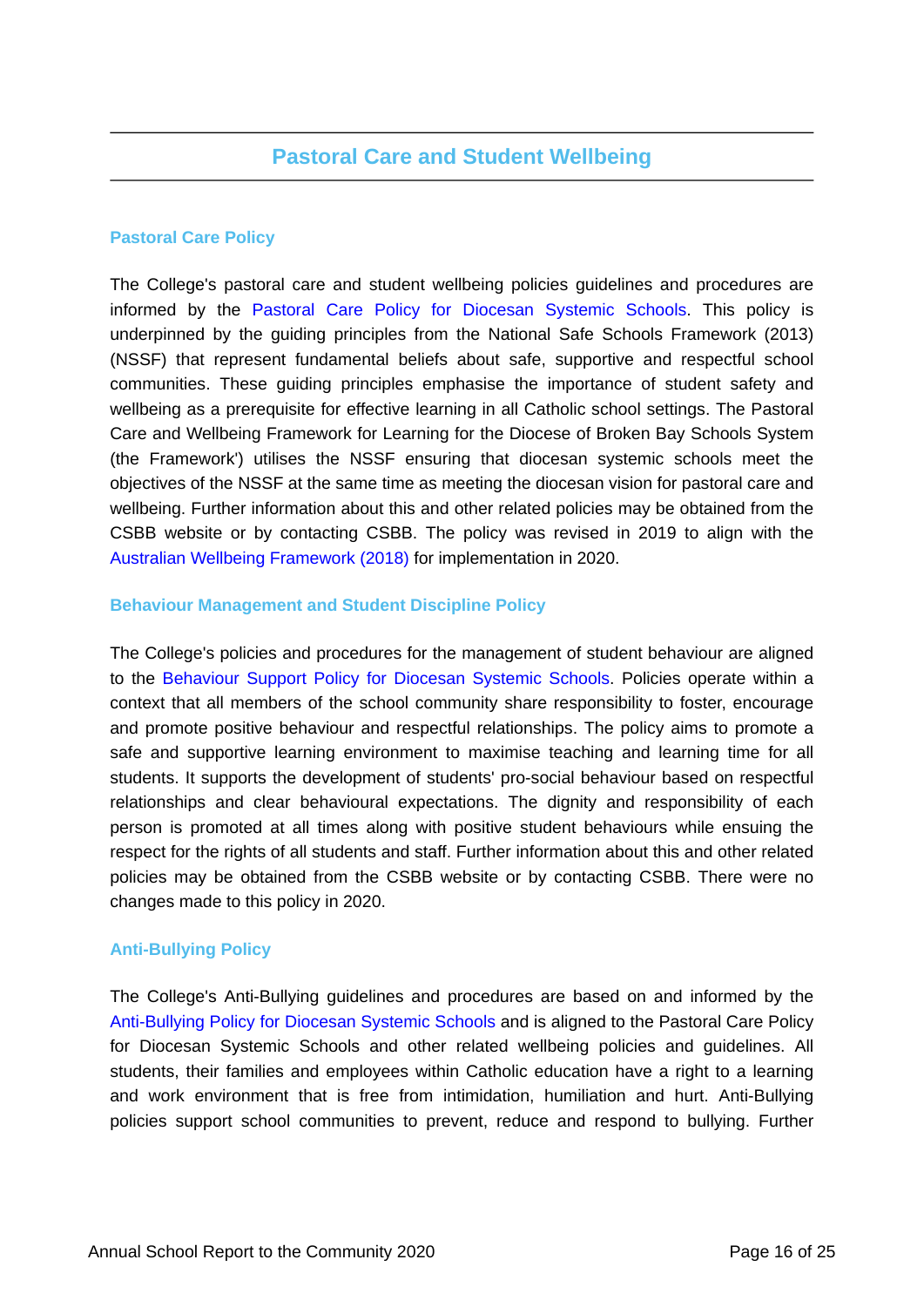information about this and other related policies may be obtained from the [CSBB website](https://www.csodbb.catholic.edu.au/about/Overview) or by contacting CSBB. There were no changes made to this policy in 2020.

## **Complaints Handling Policy**

The College follows the [Complaints Handling Policy and Procedures for Diocesan Systemic](https://www.csodbb.catholic.edu.au/about/Policies) [Schools.](https://www.csodbb.catholic.edu.au/about/Policies) A distinctive feature of this policy is to ensure that complaints are addressed in a timely and confidential manner at the lowest appropriate management level in order to prevent minor problems or concerns from escalating. The expectation is that complaints will be brought forward and resolved in a respectful manner, recognising the dignity of each person concerned in the process. The policy recognises that a number of more minor or simple matters can be resolved without recourse to the formal complaint handling process but rather, quickly and simply, by discussion between the appropriate people. Further information about this and other related policies may be obtained from the [CSBB website](https://www.csodbb.catholic.edu.au/about/Policies) or by contacting CSBB. There were no changes made to this policy in 2020.

## **Initiatives promoting respect and responsibility**

Each student is called to be an agent of stewardship, responsibility and service. Students are encouraged to use the gifts God has blessed them with to reach their full potential and make a positive contribution to the local and broader community. Students are challenged to never underestimate the impact they can have as individuals. The inclusive structure of our student representative council (SRC) allows any interested student to belong to this student advisory group and have their voice heard. In 2020, there were over 170 students contributing to the SRC. The student-led mentoring activities, leadership programs and ministry opportunities provided a foundation for each student to develop their gifts and achieve their personal success.

Some of the highlights of 2020 were as follows:

- Continuation of Mater Maria Earthcare group and composting program.
- Year 11 peer councilors who support the transition of Year 7 students to high school.
- Interfaith dialogue involvement for Years 9 and 10 students through various excursions.
- The SRC, Empowerment Team and eSmart committee members led engaging College assemblies that promoted key messages about mental health, anti-bullying and the safe, smart and responsible use of technology.
- Hospitality students held a COVID safe High Tea fundraiser in support of Caritas Australia.
- Dramatic and musical contributions by students through a number of online and zoom performances.
- Student participation in the Duke of Edinburgh Award scheme specifically in the gold, silver and bronze awards.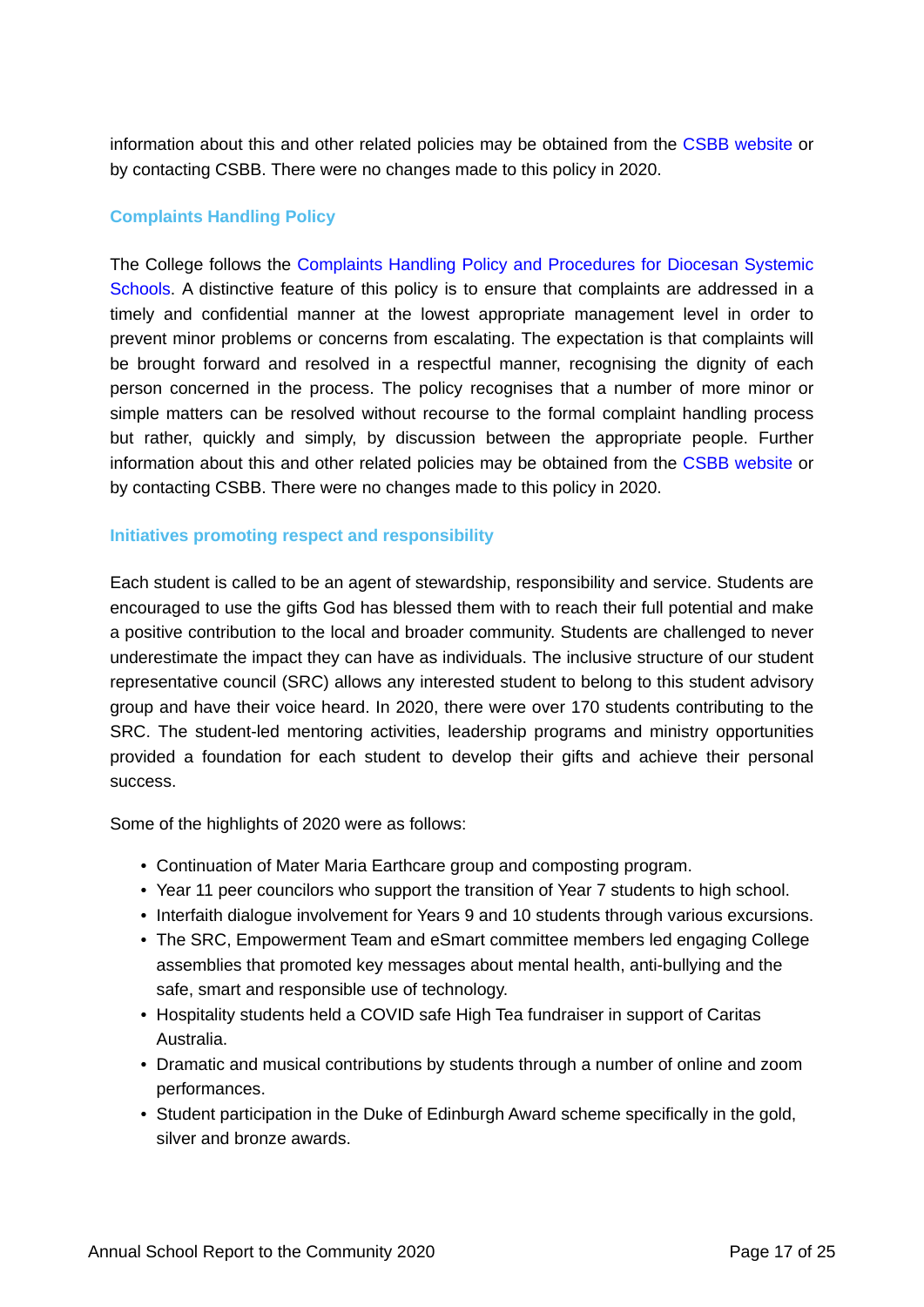• Students represented the School in a variety of sports and a number of senior students coached and managed junior School teams.

The list above is a selection of activities and events that promote inclusion, harmony and respect to others and our natural environment.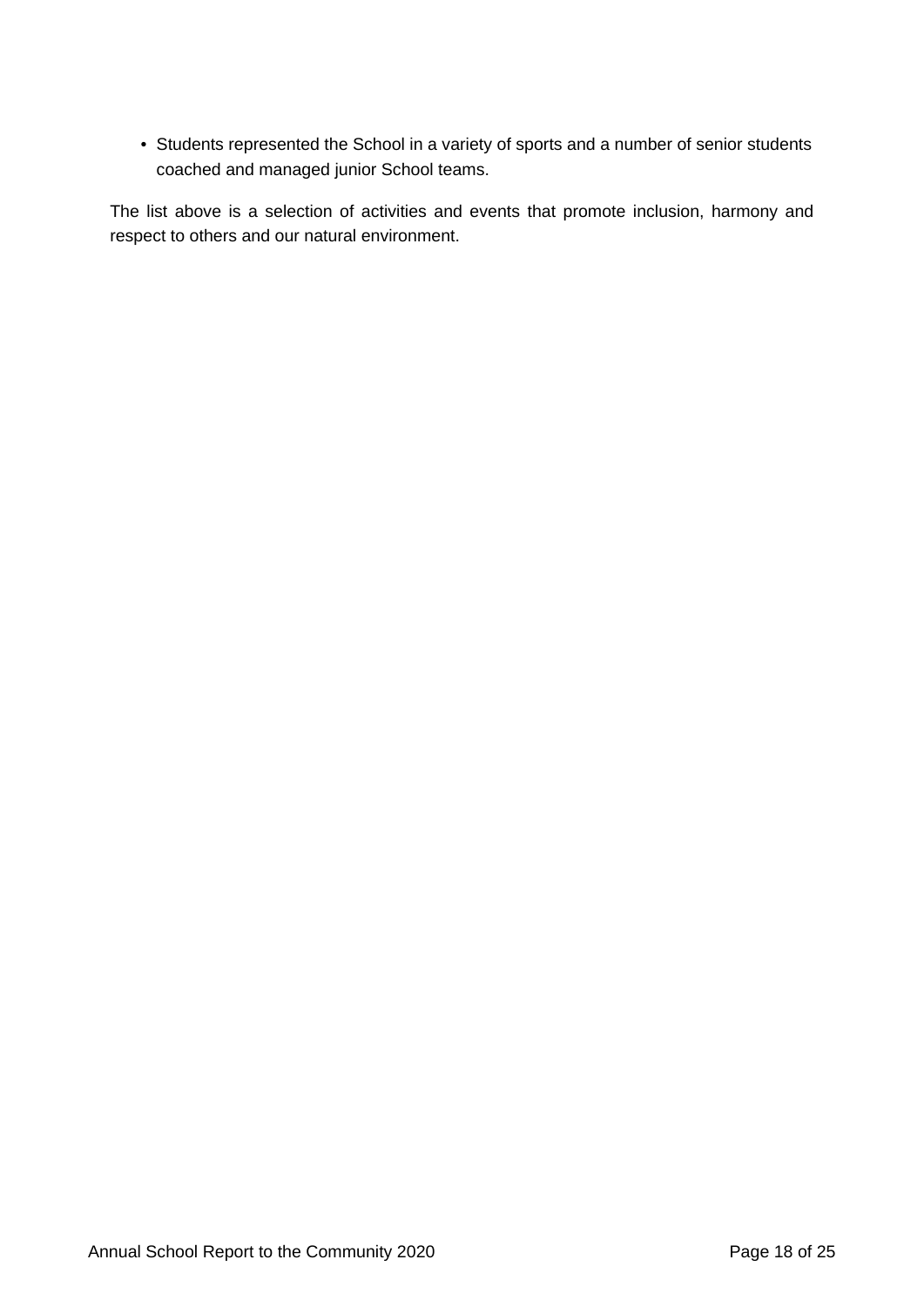## **School Improvement**

Strategic planning ensures a common purpose and agreed values are established. In Broken Bay systemic schools, this common purpose and agreed values along with goals, targets and key improvement strategies are documented in the School Improvement Plan (SIP). This SIP is a three year planning document and is used to record the College's progress in working towards priorities for improvement in three domains: Mission, Pastoral Care, Learning and Teaching. College improvement planning is supported systemically by the Diocesan Leading Learning initiative. This initiative is research based and has been developed in partnership with the University of Auckland. Building on Leading Learning in the Learning and Teaching domain, the Diocesan Learning Principles guide improvement strategies toward high quality contemporary learning.

## **Key Improvements Achieved**

In 2020, the School provided a variety of experiences to deepen understanding of the School value of Stewardship, in particular by joining Pittwater Parish to focus on being part of a 'prayerful' community. Staff were involved in faith formation activities to strengthen their faith and improve their environmental awareness within a Catholic context with the unpacking of the papal encyclical, Laudato Si. collaborative practice focused on the learning needs of students.

Staff worked in professional learning groups and key learning areas to focus on providing students with more opportunities for deep learning and creative problem-solving. Tailored literacy strategies were implemented to increase the sophistication of written responses students are providing to show their understanding and learning. As well as these subjectspecific strategies, a school-wide reading and comprehension program was developed and implemented for students in Years 7-10.

In the wellbeing space, the staff, students and parents were taken through components of the BeYou (previously known as MindMatters) mental health

framework with focused attention on social and emotional learning to enhance student resilience and persistence. In pastoral care lessons, students were guided through the process of academic goal setting and using data to self-evaluate. This growth mindset approach to learning was implemented to support a positive learning culture with the student body.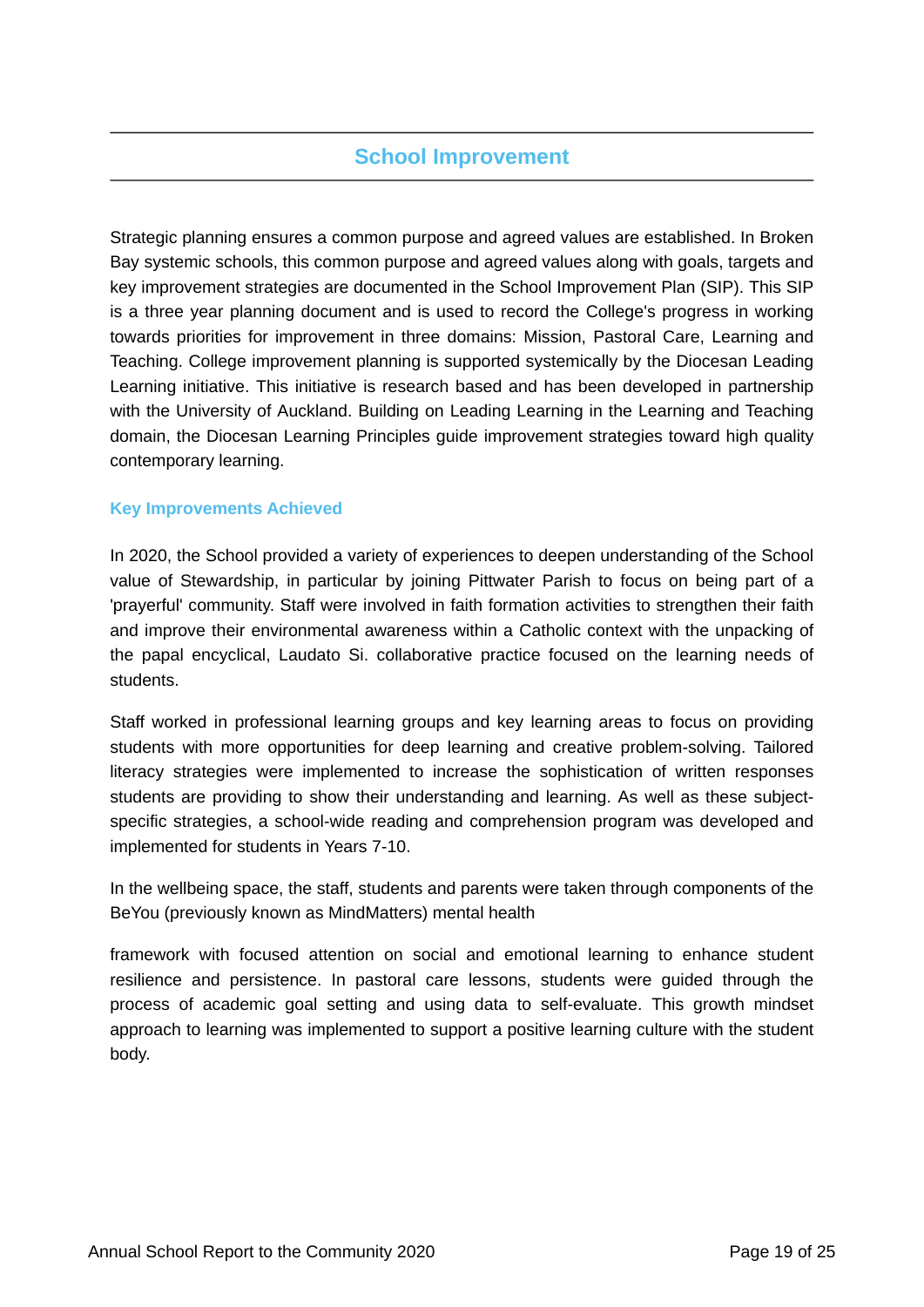#### **Priority Key Improvements for Next Year**

In 2021, we will be contributing to the development of the Catholic School Broken Bay - Towards 2025 Strategic Plan which will have as its focus various strategies to improve, student achievement, evangelisation and catechesis and professional learning to improve teaching. We will further develop our whole school literacy strategy by engaging with an export consultant to model new subject-specific literacy pedagogy. We will continue to encourage students to have a growth mindset by identifying the factors that impact our students' motivation and engagement. A significant factor impacting student achievement is attendance which the College will promote to the community through the 'Every Day Matters' campaign designed by the Catholic Schools Broken Bay. Finally, we will be continuing our environmental sustainability plans, as subjects attempt to authentically include these themes in their teaching programs.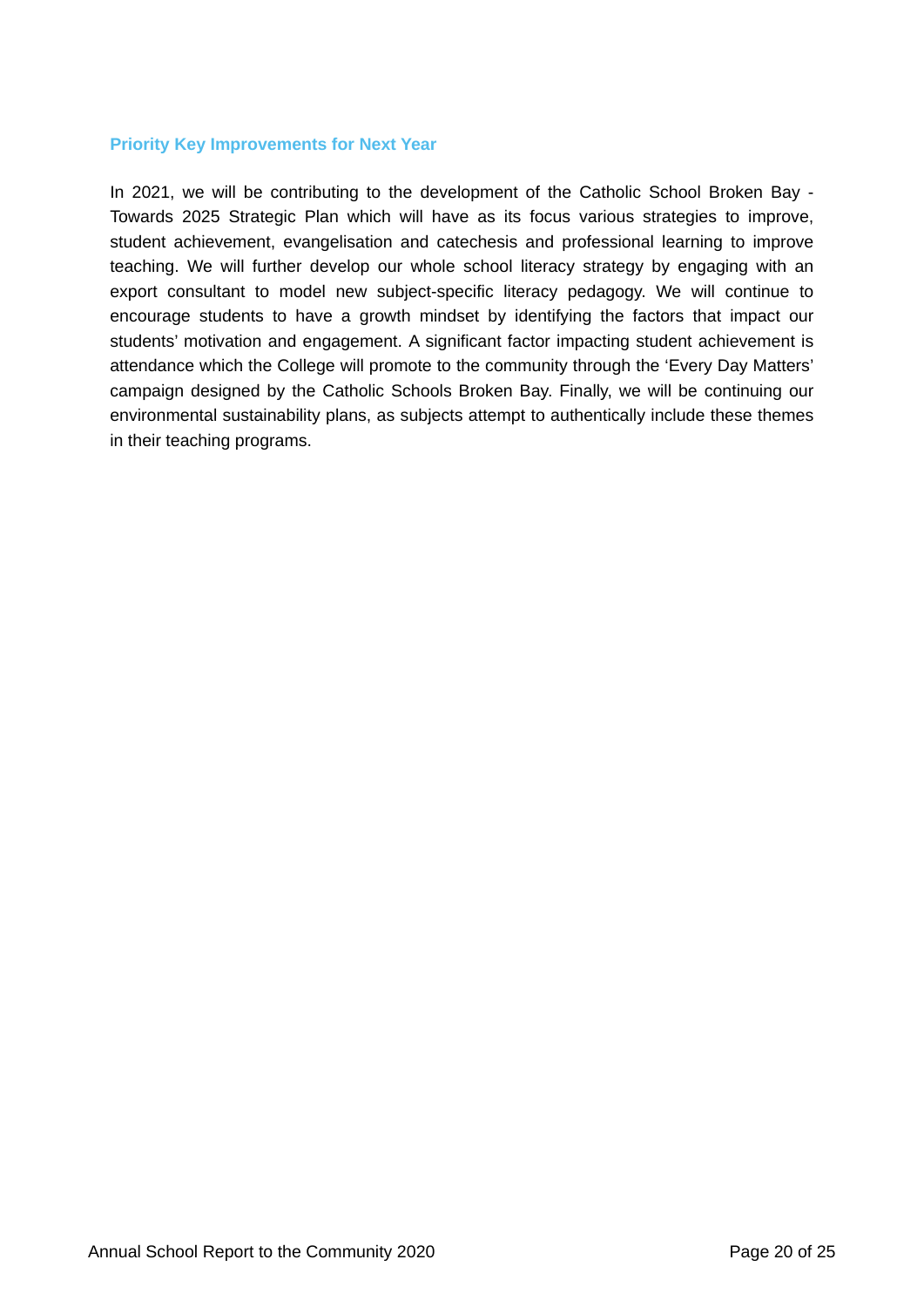# **Community Satisfaction**

The opinions and ideas of parents, students and teachers are valued and sought. Their suggestions are incorporated into planning for and achieving improved outcomes for students. This year, a variety of processes have been used to gain information about the level of satisfaction with the College from parents, students and teachers.

## **Parent satisfaction**

A comprehensive satisfaction and feedback survey was commissioned to obtain researchbased feedback and views on a wide range of areas relating to the School's performance. The School achieved 'very high' scores in eight of the twelve areas and 'high' scores for the remaining areas. These scores suggest the School is in very good overall health from the parents' perspective and the School reached an overall satisfaction of 85%.

The whole community, including parents, provide feedback through the 'Tell Them From Me' survey. The results from this survey in 2020 were pleasing and provided evidence that the majority of our parents are very happy with the educational opportunities and support we provide. Catholic schools Broken Bay surveyed parents for feedback in our response to home-based learning. The survey results were very favourable and affirming of the hard work the staff put in to continue learning activities and provide well-being support remotely. Parents are also active participants as members of the College Advisory Board and the P&F, in the coaching of College sports teams, and by regularly volunteering with initiatives like the Year 10 Careers Online Expo. The College Advisory Board and P&F provide avenues for parents and community members to raise positive issues or those of concern. Any issues which are raised are listened to, discussed and responded to appropriately. We invite parent feedback fortnightly in our newsletter.

## **Student satisfaction**

A satisfaction and feedback survey was also commissioned to obtain students' views. The School received positive feedback: 'high' scores on seven of the eight areas and a 'moderate' score in the remaining area. These scores suggest the School is in good overall health from our students' perspective with overall satisfaction of 80%. Student voice is given high priority in strategic decision making and is collected via a number of sources, including the 'Student Wellbeing Survey' and 'Tell Them From Me' survey. The Student Representative Council has been the

major vehicle for collecting data relating to student satisfaction. The inclusive nature of the SRC allows every student's voice to be heard. Representatives have provided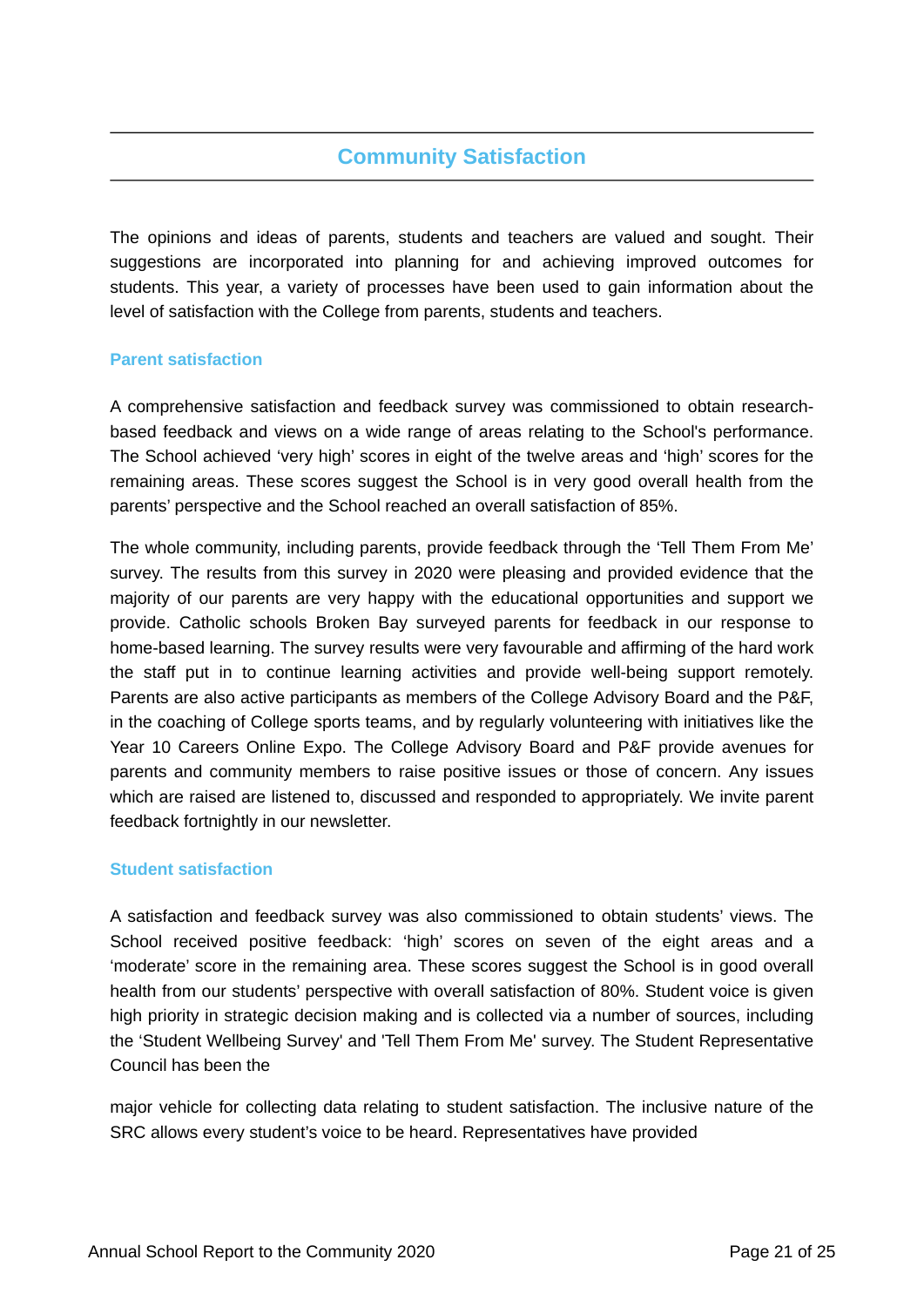pleasing responses with regards to learning structures, teacher practice, the pastoral care programs and designing new learning spaces within the College. Academically, the effort and behaviour results indicated that students are connected to their learning and the College recognised over 400 students with a Gold Award for Effort and Behaviour in 2020. This award indicates that these students are committed to their studies in both effort and behaviour in all of their subjects throughout the entire year.

## **Teacher satisfaction**

Staff members completed a comprehensive satisfaction and feedback survey relating to the College's performance. The College achieved 'very high' scores in six of the ten areas and 'high' scores for the remaining four areas. These scores suggest the School is in very good overall health from staff members' perspective and the School reached overall satisfaction of 87%. On a day-to-day basis, staff members are invited through staff meetings and the College Executive to dialogue

satisfaction through the workplace context of teaching and the school improvement agenda. The College is a supportive work environment with a positively engaged staff. The low staff turnover annually would suggest that our staff feel a strong sense of belonging and support in the workplace.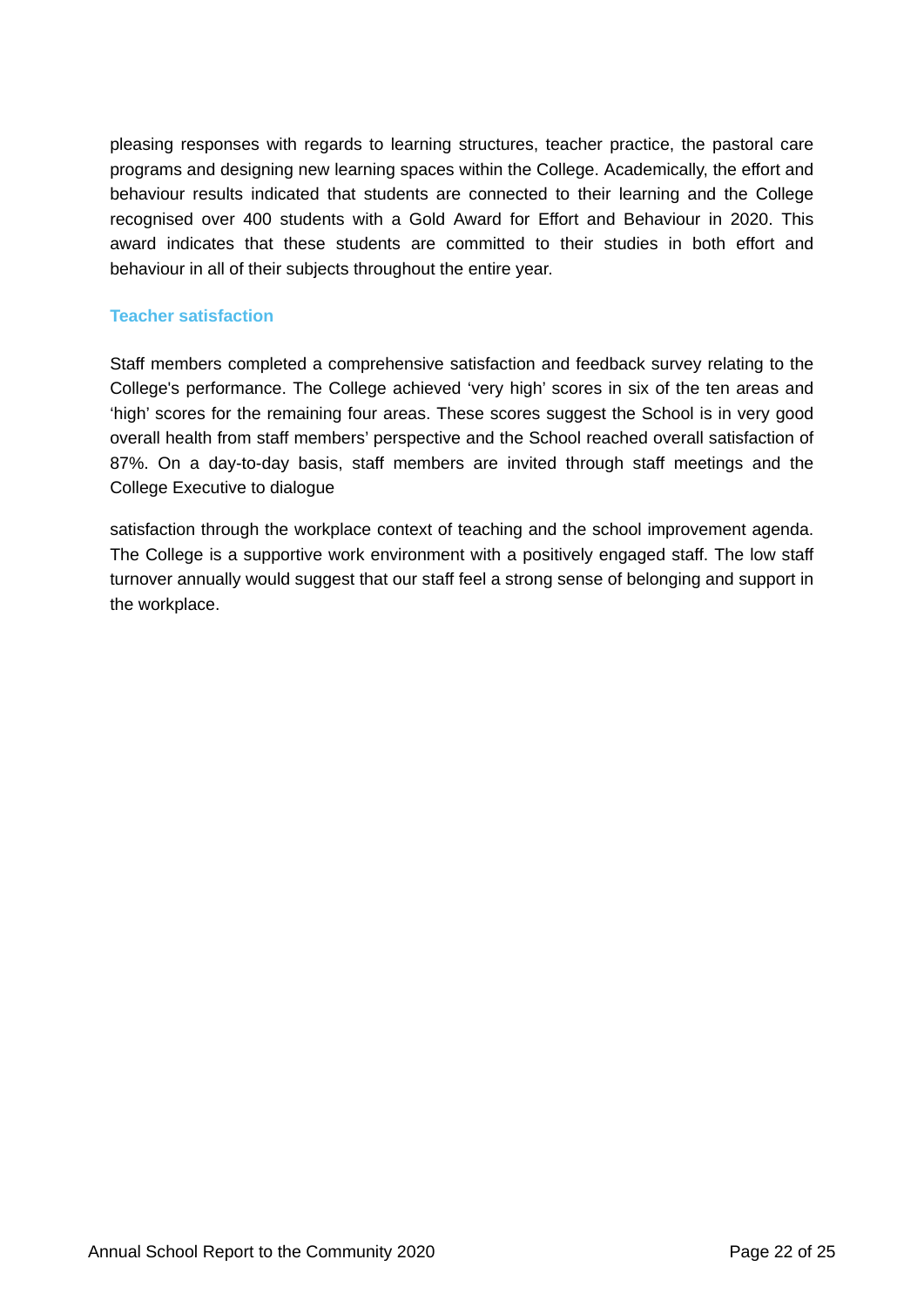# **Financial Statement**

Consistent with the NESA requirements, financial income and expenditure for the College in 2020 is shown below. More detailed financial data is available on the My School website. Diocesan system financial reporting can be found in the Broken Bay Diocese Annual Report.

| <b>Recurrent and Capital Income 2020</b>         |              |  |
|--------------------------------------------------|--------------|--|
| Commonwealth<br>Recurrent Grants <sup>1</sup>    | \$8,576,454  |  |
| <b>Government Capital</b><br>Grants <sup>2</sup> | \$0          |  |
| State Recurrent Grants <sup>3</sup>              | \$2,442,208  |  |
| <b>Fees and Private</b><br>Income $4$            | \$5,073,314  |  |
| <b>Interest Subsidy Grants</b>                   | \$18,006     |  |
| Other Capital Income <sup>5</sup>                | \$612,121    |  |
| <b>Total Income</b>                              | \$16,722,103 |  |

| <b>Recurrent and Capital Expenditure</b><br>2020    |              |  |
|-----------------------------------------------------|--------------|--|
| Capital Expenditure <sup>6</sup>                    | \$1,108,737  |  |
| <b>Salaries and Related</b><br>Express <sup>7</sup> | \$12,421,838 |  |
| Non-Salary Expenses <sup>8</sup>                    | \$4,321,006  |  |
| <b>Total Expenditure</b>                            | \$17,851,581 |  |

## **Notes**

- 1. Commonwealth Recurrent Grants includes recurrent per capita grants and special purpose grants.
- 2. Government Capital Grants includes all capital grants received from the Commonwealth and State Governments.
- 3. State Recurrent Grants includes recurrent grants per capita, special purpose grants and interest subsidy grants.
- 4. Fees and Private Income include Archdiocesan and school based fees, excursions and other private income.
- 5. Other Capital Income includes building levy fees and capital donations used to fund Capital Expenditure.
- 6. Capital Expenditure includes expenditure on School Buildings, and Furniture and Equipment.
- 7. Salaries and Related Expenditure includes all salaries, allowances and related expenses such as superannuation and workers compensation insurance.